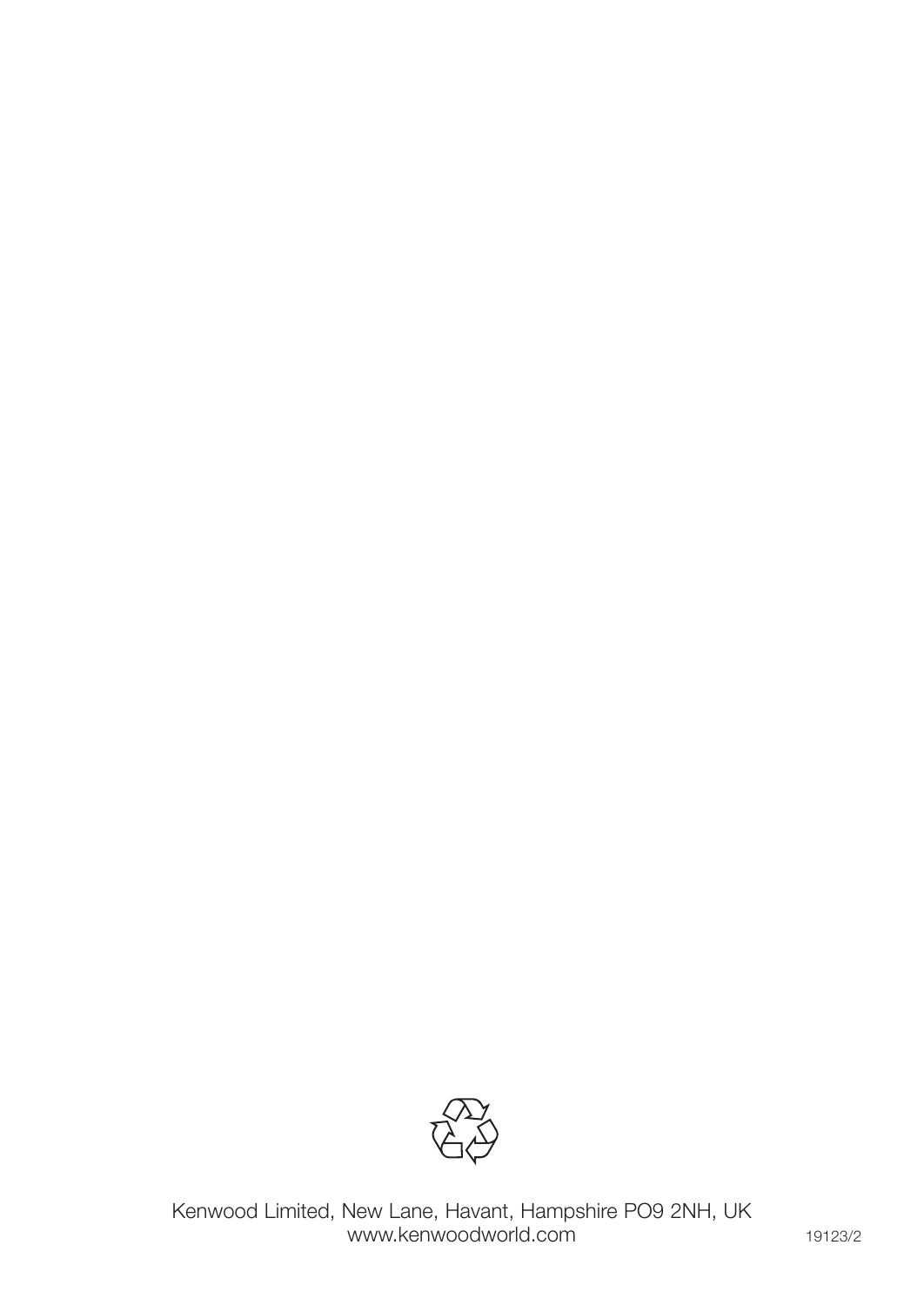# **KENWOOD** Rapid >>bake

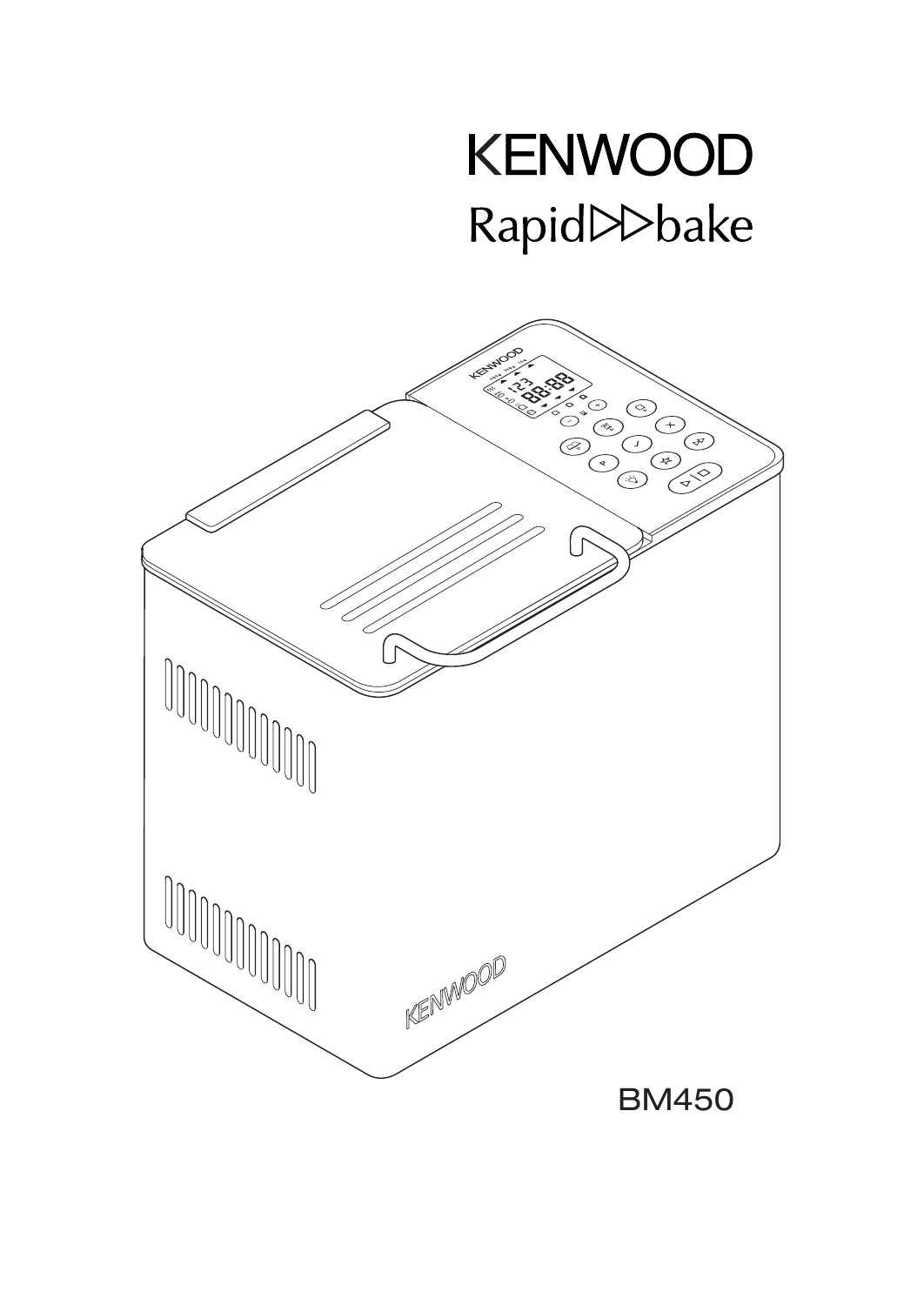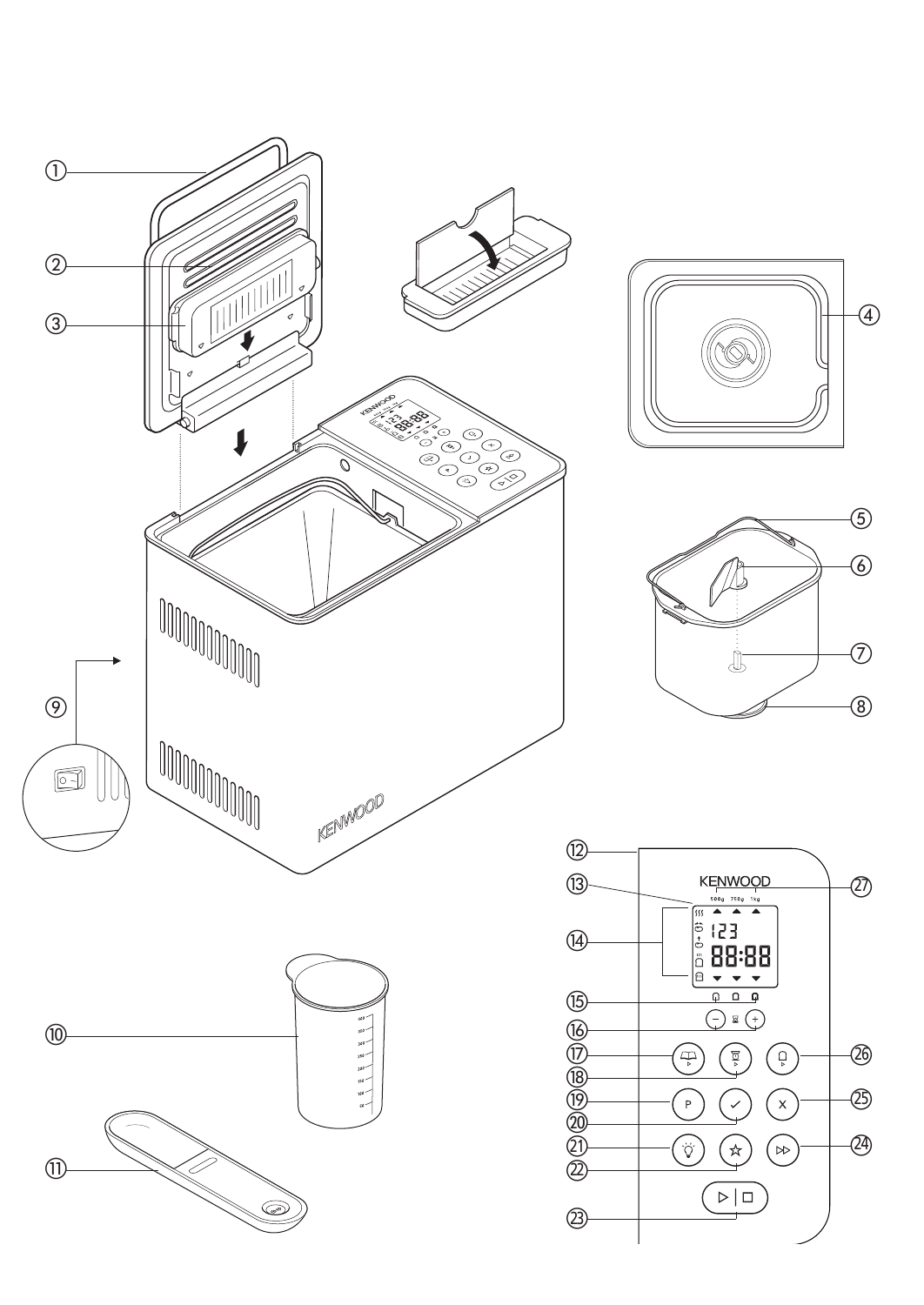



















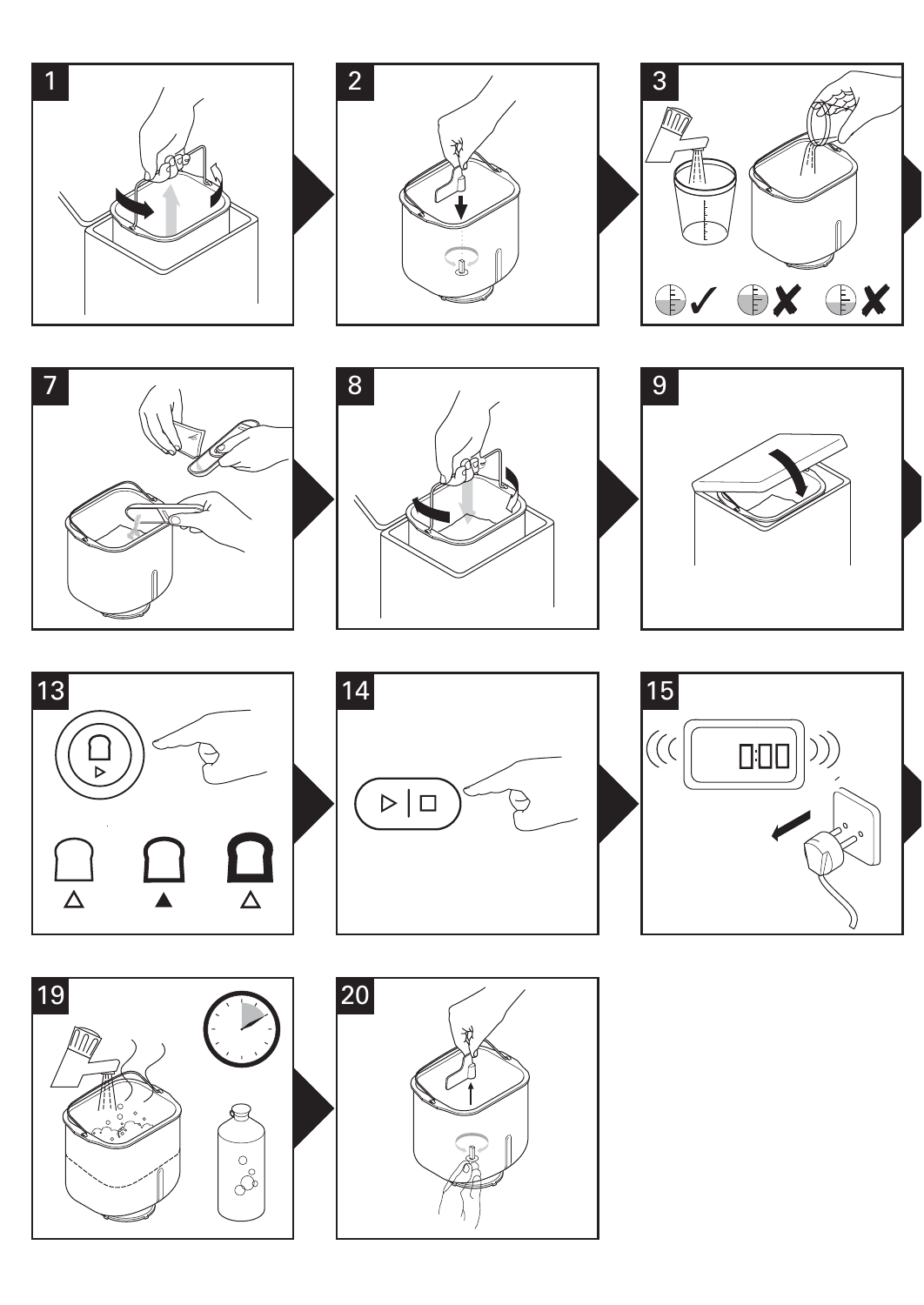















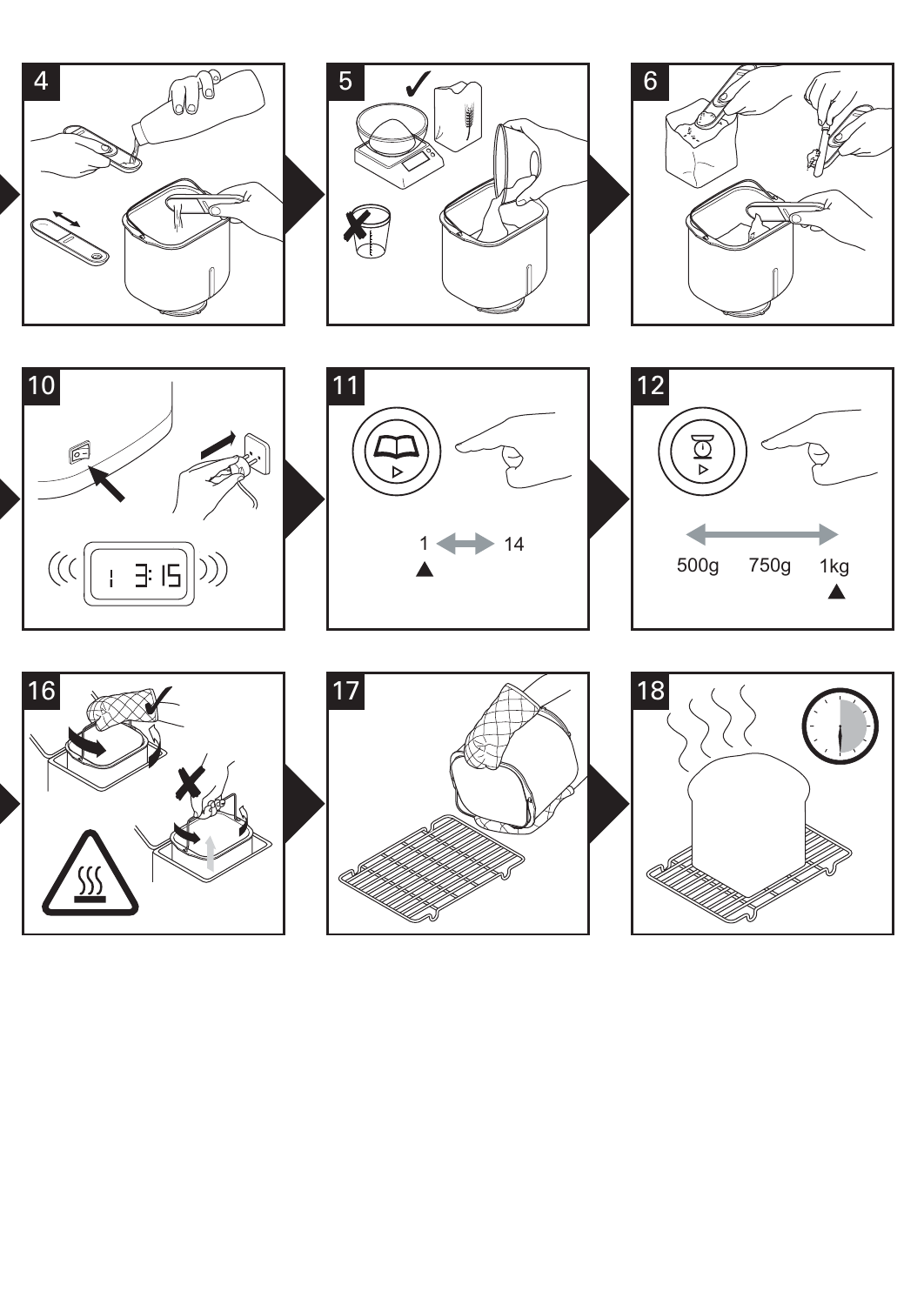#### **before using your Kenwood appliance**

- Read these instructions carefully and retain for future reference.
- Remove all packaging and any labels.

## safety

- Do not touch hot surfaces. Accessible surfaces are liable to get hot during use. Always use oven gloves to remove the hot bread pan.
- To prevent spillages inside the oven chamber, always remove the bread pan from the machine before adding the ingredients. Ingredients that splash onto the heating element can burn and cause smoke.
- Do not use this appliance if there is any visible sign of damage to the supply cord or if it has been accidentally dropped.
- Do not immerse this appliance, the supply cord or the plug in water or any other liquid.
- Always unplug this appliance after use, before fitting or removing parts or before cleaning.
- Do not let the electrical supply cord hang over the edge of a work surface or allow it to touch hot surfaces such as a gas or electric hob.
- This appliance should only be used on a flat heat resistant surface.
- Do not place your hand inside the oven chamber after the bread pan has been removed as it will be very hot.
- Do not touch moving parts within the Bread Maker.
- Do not exceed the maximum flour and raising agent quantities specified in the recipes supplied.
- Do not place the Bread Maker in direct sun light, near hot appliances or in a draught. All these things can affect the internal temperature of the oven, which could spoil the results.
- Do not use this appliance outdoors.
- Do not operate the Bread Maker when it is empty as this could cause it serious damage.
- Do not use the oven chamber for any type of storage.
- Do not cover the vents on the side of the machine and ensure there is adequate ventilation around the bread maker during operation.
- This appliance is not intended to be operated by means of an external timer or separate remote-control system.
- This appliance is not intended for use by persons (including children) with reduced physical, sensory or mental capabilities, or lack of experience and knowledge, unless they have been given supervision or instruction concerning use of the appliance by a person responsible for their safety.
- Children should be supervised to ensure that they do not play with the appliance.
- Only use the appliance for its intended domestic use. Kenwood will not accept any liability if the appliance is subject to improper use, or failure to comply with these instructions.

#### **before plugging in**

- Make sure your electricity supply is the same as the one shown on the underside of your Bread Maker.
- **IMPORTANT: UK only**  The wires in the cord are coloured as follows:

### **Green & Yellow = Earth Blue = Neutral Brown = Live**

● This appliance conforms to EC directive 2004/108/EC on Electromagnetic Compatibility and EC regulation no. 1935/2004 of 27/10/2004 on materials intended for contact with food.

#### **before using your bread maker for the first time**

- Wash all parts (see care and cleaning).
- Fit the lid (see care & cleaning).
- Fit the automatic dispenser to the underside of the lid (see automatic dispenser).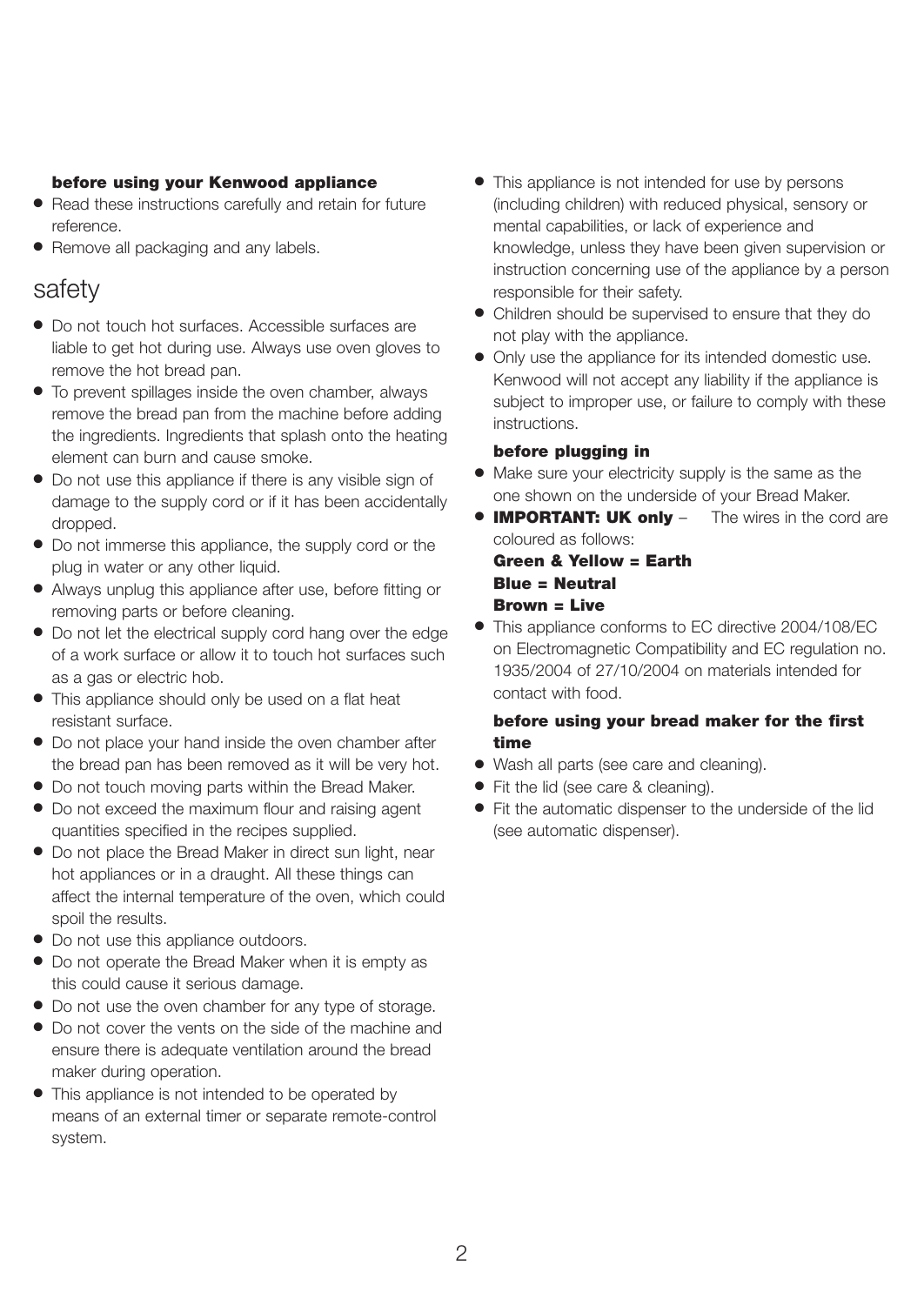## key

- lid handle
- (2) viewing window
- automatic dispenser
- heating element
- bread pan handle
- (6) kneader
- drive shaft
- drive coupling
- on/off switch
- measuring cup
- dual measuring spoon 1tsp & 1tbsp
- (12) control panel
- (i3) display window
- program status indicator
- crust colour indicators (light, medium, dark)
- delay timer buttons
- menu button
- (B) loaf size button
- (iii) program button
- confirm button
- viewing light
- <sup>2</sup> favourite button
- start/stop button
- <sup>2</sup> rapid bake button
- cancel button
- crust colour button
- loaf size indicators

### **how to measure ingredients (refer to illustrations 3 to 7)**

It is extremely important to use the exact measure of ingredients for best results.

- Always measure liquid ingredients in the see-through measuring cup with graduated markings provided. Liquid should just reach marking on cup at eye level, not above or below (see 3).
- Always use liquids at room temperature, 20°C/68°F, unless making bread using the rapid 1 hour cycle. Follow the instructions given in the recipe section.
- Always use the measuring spoon provided to measure smaller quantities of dry and liquid ingredients. Use the slider to select between the following measure - 1/2 tsp, 1 tsp,  $\frac{1}{2}$  tbsp or 1 tbsp. Fill to the top and level off the spoon (see 6).

## on/off switch

Your Kenwood breadmaker is fitted with an ON/OFF switch and will not operate until the "on" switch is pressed.

- Plug in and press the ON/OFF switch (9) situated at the back of the breadmaker - the unit will beep and 1 (3:15) will appear in the display window.
- Always switch off and unplug your breadmaker after use.

## program status indicator

The program status indicator is situated in the display window and the indicator arrow will point to the stage of the cycle the breadmaker has reached as follows: -

Pre-heat  $\frac{MS}{N}$  – The pre-heat feature only operates at the start of the wholewheat (30 minutes), wholewheat rapid (5 minutes) and gluten free (8 minutes) settings to warm the ingredients before the first kneading stage begins.

## **There is no kneader action during this period.**

Knead  $\ddot{\bullet}$  – The dough is either in the first or 2nd kneading stage or being knocked back between the rising cycles. During the last 20 minutes of the 2nd Kneading cycle on setting (1), (2), (3). (4). (5). (6). (9), (10), (11) and (13) the automatic dispenser will operate and an alert will sound to tell you to add any additional ingredients manually.

Rise  $\stackrel{\bullet}{\bullet}$  – the dough is in either the 1st, 2nd or 3rd rising cycle.

Bake  $\ddot{\eta}$  – The loaf is in the final baking cycle. Keep Warm  $\mathbf{m}$  – The bread maker automatically goes into the Keep warm mode at the end of the baking cycle. It will stay on the keep warm mode for up to 1hour or until the machine is turned off, which ever is

soonest. **Please note: the heating element will switch on and off and will glow intermittently during the keep warm cycle.**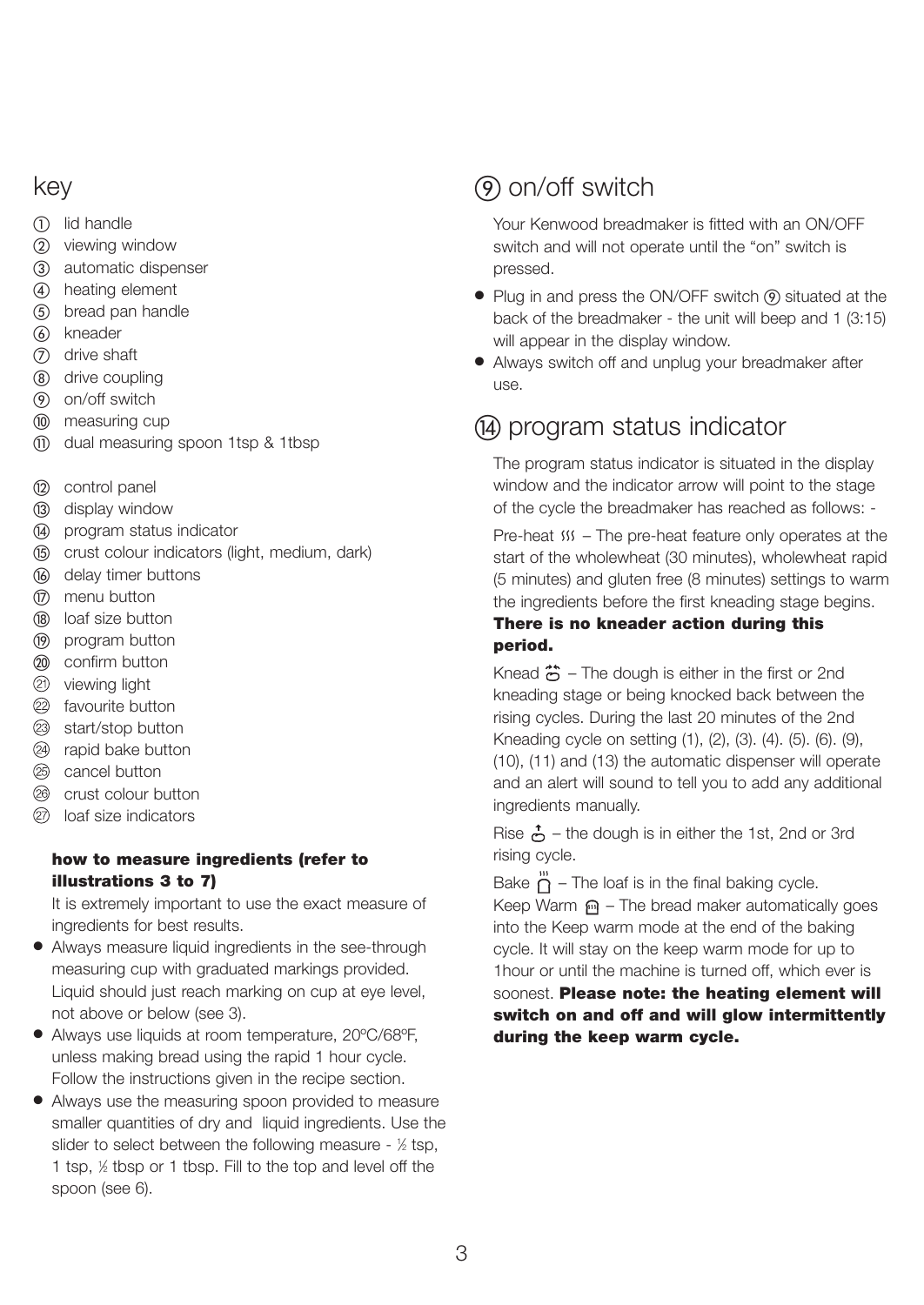## using your Bread Maker

(refer to illustration panel)

- 1 Remove the bread pan by holding the handle and turning the pan to the back of the baking chamber.
- 2 Fit the kneader.
- 3 Pour the water into the bread pan.
- Add the rest of the ingredients to the pan in the order listed in the recipes.
- Ensure that all the ingredients are weighed accurately
- as incorrect measures will produce poor results.
- 8 Insert the bread pan into the oven chamber by positioning the bread pan at an angle towards the back of the unit. Then lock the pan by turning it towards the front.
- 9 Lower the handle and close the lid.
- 10 Plug in and switch on the unit will beep and default to setting 1 (3:15).
- 11 Press the MENU button (n) until the required program is selected. The breadmaker will default to 1Kg & medium crust colour. Note: If using the "RAPID  $BAKE''$   $(2)$ , just press the button and the program will start automatically.
- 12 Select the loaf size by pressing the LOAF SIZE button (B) until the indicator moves to the required loaf size.
- 13 Select the crust colour by pressing the CRUST button until the indicator moves to the required crust colour (light, medium or dark).
- 14 Press the START/STOP button @. To stop or cancel the program press the START/STOP button  $@$  for 2 -3 seconds.
- 15 At the end of the baking cycle unplug the breadmaker.
- 16 Remove the bread pan by holding the handle and turning the pan to the back of the baking chamber. **Always use oven gloves as the pan handle will be hot and take care not to touch the automatic dispenser on the underside of the lid as this will also be hot.**
- 17 Then turn out onto a wire rack to cool.
- 18 Leave the bread to cool for at least 30 minutes before slicing, to allow the steam to escape. The bread will be difficult to slice if hot.
- 19 Clean the bread pan and kneader immediately after use (see care and cleaning).

## $(2)$  viewing light  $(3)$

- The LIGHT button can be pressed at any time to view the program status in the display window or to check the progress of the dough inside the baking chamber.
- The baking chamber viewing light will automatically switch off after 60 seconds..
- If the light bulb stops working it must be replaced by KENWOOD or an authorised KENWOOD repairer (see service and customer care).

## (3) automatic dispenser

Your BM450 breadmaker is fitted with an automatic dispenser for releasing additional ingredients directly into the dough during the kneading cycle. This ensures that the ingredients are not overprocessed or crushed and are evenly distributed.

### **to fit and use the automatic dispenser**

- 1 Fit the dispenser  $(3)$  to the lid using the alignment arrows  $\mathbf{\nabla}$ .
- The dispenser will not locate and lock into position unless fitted the correct way round.
- The breadmaker can be used without the dispenser fitted if required but the manual alert will still sound.
- 2 Fill the dispenser with the required ingredients.
- 3 The Automatic dispenser operates after approx. 15-20 minutes of kneading and an audible alert sounds as well in case you need to add ingredients manually.

#### **hints & tips**

Not all ingredients are suitable for use with the automatic dispenser and for best results follow the guidelines below: -

- Do not overfill the dispenser follow the recommended quantities specified in the recipes supplied.
- Keep the dispenser clean and dry to prevent ingredients sticking.
- Cut ingredients roughly or lightly dust with flour to reduce stickiness, which may prevent the ingredients from being released.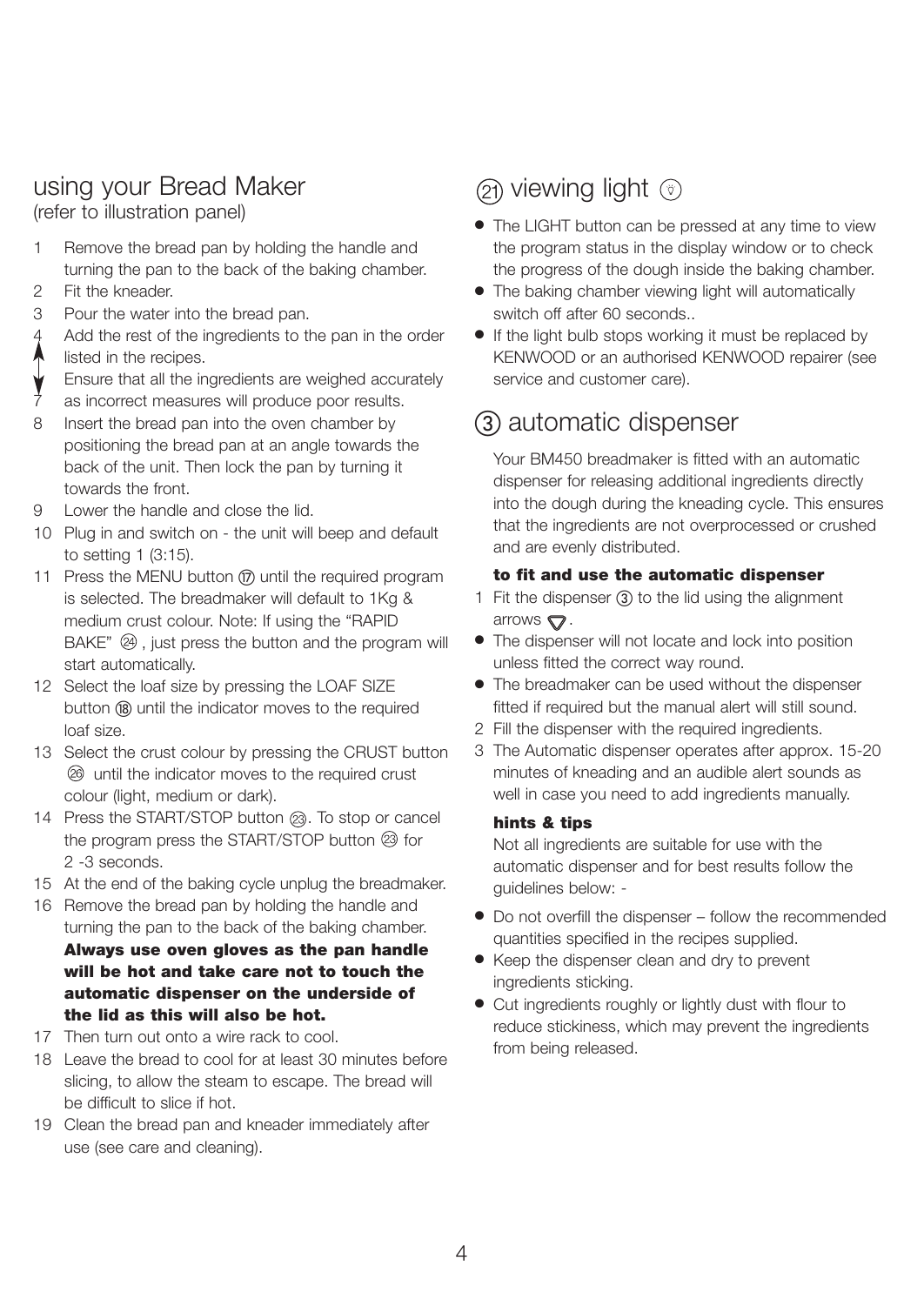## automatic dispenser usage chart

| ingredients                                                       | suitable for use with<br>the automatic dispenser | comments                                                                                                                                                                                                                               |
|-------------------------------------------------------------------|--------------------------------------------------|----------------------------------------------------------------------------------------------------------------------------------------------------------------------------------------------------------------------------------------|
| Dried Fruit i.e Sultanas, Raisins,<br>Mixed Peel & Glace Cherries | Yes                                              | Roughly chop and do not chop too small.<br>Do not use fruit soaked in syrup or alcohol.<br>Lightly dust with flour to stop fruit sticking.<br>Pieces cut too small may stick to the<br>dispenser and may not be added to the<br>dough. |
| <b>Nuts</b>                                                       | Yes                                              | Roughly chop and do not chop too small.                                                                                                                                                                                                |
| Large Seeds i.e. Sunflower &<br>Pumpkin Seeds                     | Yes                                              |                                                                                                                                                                                                                                        |
| Small Seeds i.e. Poppy &<br>Sesame Seeds                          | <b>No</b>                                        | Very small seeds may fall out through the gap<br>around the dispenser door.<br>Best added manually or with other<br>ingredients.                                                                                                       |
| Herbs - Fresh & Dried                                             | <b>No</b>                                        | Due to the small chopped size may fall out of<br>the dispenser.<br>Herbs are very light in weight and may not be<br>released from the dispenser.<br>Best added manually or with other<br>ingredients.                                  |
| Fruit/Vegetables in<br>Oil/Tomatoes/Olives                        | No                                               | Oil may cause the ingredients to stick to<br>the dispenser.<br>May be used if well drained and dried<br>thoroughly before adding to the dispenser.                                                                                     |
| Ingredients with a high water<br>content <i>i.e.</i> raw fruit    | <b>No</b>                                        | May stick to the dispenser.                                                                                                                                                                                                            |
| Cheese                                                            | <b>No</b>                                        | May melt in dispenser.<br>Add with other ingredients directly into the<br>pan.                                                                                                                                                         |
| Chocolate/Chocolate Chips                                         | <b>No</b>                                        | May melt in the dispenser.<br>Added manually when alert sounds.                                                                                                                                                                        |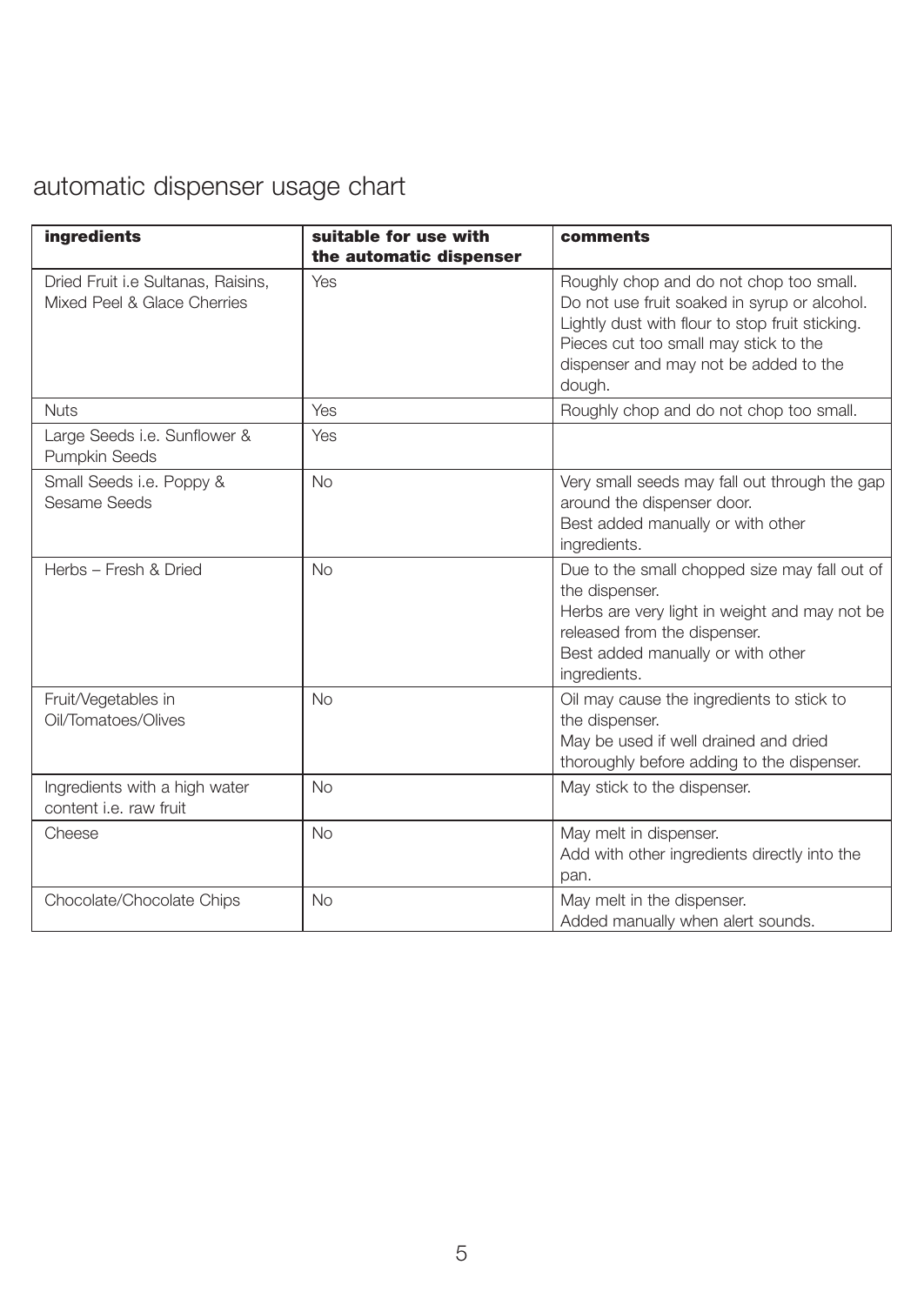| program               |                                                                                                                                                     |      | <b>Total Program Time</b> |      |      | <b>Automatic Dispenser operates &amp;</b> |      | Keep Warm    |  |
|-----------------------|-----------------------------------------------------------------------------------------------------------------------------------------------------|------|---------------------------|------|------|-------------------------------------------|------|--------------|--|
|                       |                                                                                                                                                     |      | Medium Crust Colour       |      |      | manual alert for adding ingredients       |      | 食食           |  |
|                       |                                                                                                                                                     | 500g | <b>750g</b>               | 1Kg  | 500g | <b>750g</b>                               | 1Kg  |              |  |
| basic                 | White or Brown Bread Flour recipes                                                                                                                  | 3:05 | 3:10                      | 3:15 | 2:45 | 2:50                                      | 2:55 | 8            |  |
| 2 white rapid         | Reduces the white cycle by<br>approx. 25 minutes                                                                                                    | 2:40 | 2:45                      | 2:50 | 2:20 | 2:25                                      | 2:30 | 80           |  |
| 3 wholewheat          | Wholewheat or wholemeal flour<br>recipes: 30 minute preheat                                                                                         | 4:25 | 4:30                      | 4:35 | 3:39 | 3:44                                      | 3:49 | 8            |  |
| 4 wholewheat<br>rapid | suitable for 100% wholemeal loaves<br>For use with granary flour and for a<br>quicker wholewheat loaf. Not<br>5 minute preheat                      | 2:34 | 2:39                      | 2:44 | 2:15 | 2:20                                      | 2:25 | 8            |  |
| 5 french              | Produces a crisper crust and suited<br>to loaves low in fat and sugar                                                                               | 3:32 | 3:36                      | 3:40 | 3:13 | 3:17                                      | 3:21 | 8            |  |
| 6 sweet               | High sugar bread recipes                                                                                                                            | 3:19 | 3:22                      | 3:25 | 2:59 | 3:02                                      | 3:05 | 8            |  |
| 7 quick bread         | Non-yeast batter breads - 1Kg mix                                                                                                                   |      | 2:08                      |      |      | $\mathbf{I}$                              |      | 22           |  |
| 8 cake<br>6           | Cake mixes - 500g mix                                                                                                                               |      | 1:22                      |      |      |                                           |      | 22           |  |
| 9 gluten free         | and gluten free bread mixes.<br>Max 500g flour wt: 8 minute preheat<br>For use with gluten free flours                                              |      | 2:54                      | 2:59 |      | 2:37                                      | 2:42 | 80           |  |
| 10 dough              | Dough for hand shaping and<br>in your own oven<br>baking                                                                                            |      | 1:30                      |      |      | 1:14                                      |      | $\mathbf{I}$ |  |
| 11 Artisan<br>dough   | Long dough cycle for preparation<br>of Artisan doughs                                                                                               |      | 5:15                      |      |      | 4:39                                      |      | f,           |  |
| 12 jam                | For making jams                                                                                                                                     |      | 1:25                      |      |      |                                           |      | 20           |  |
| dough<br>13 pizza     | Pizza dough recipes                                                                                                                                 |      | 1:30                      |      |      | 1:14                                      |      |              |  |
| 14 bak                | uttons to change time required.<br>baked and cooled. Use<br>used to rewarm or crisp loaves<br>Bake only feature. Can also be<br>already<br>timer bu |      | $0:10 - 1:30$             |      |      | $\mathbf{I}$                              |      | 80           |  |
| rapid bake<br>button  | Loaves require warm water<br>es loaves of bread in under<br>extra yeast and less salt.<br>Produce<br>1 hour.                                        |      | 0:58                      |      |      | J.                                        |      | 80           |  |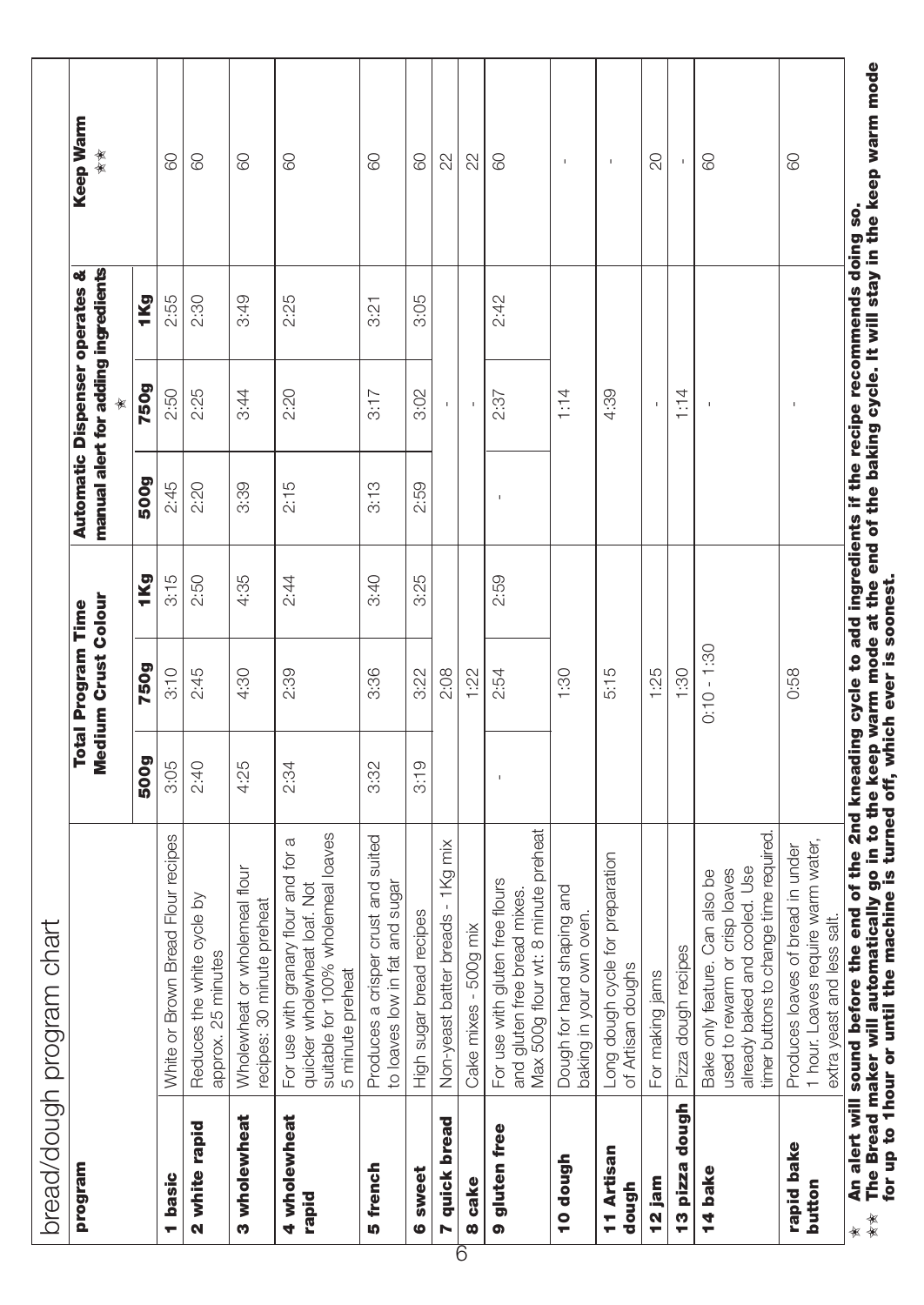## (16) delay timer  $\circledR$

The Delay timer allows you to delay the bread making process up to 15 hours. The delayed start cannot be used with the "RAPID BAKE" program or programs (7) to (13).

IMPORTANT: When using this delayed start function you must not use perishable ingredients – things that 'go off' easily at room temperature or above, such as milk, egg, cheese and yoghurt etc.

To use the DELAY TIMER simply place the ingredients in the bread pan and lock the pan into the bread maker. Then:

- Press the MENU button (a) to choose the required program – the program cycle time is displayed.
- Select the crust colour and size required.
- Then set the delay timer.
- Press the (+) TIMER button and keep pressing until the total time required is displayed. If you go past the required time press the (-) TIMER button to go back. The timer button when pressed, moves in 10 minute increments. You do not need to work out the difference between the program time selected and the total hours required as the bread maker will automatically include the setting cycle time.

*Example:* Finished loaf required at 7am. If the breadmaker is set up with the required recipe ingredients at 10pm the evening before, total time to be set on the delayed timer is 9 hours.

- Press the MENU button to choose your program e.g. 1 and use the (+) TIMER button to scroll the time in 10 minute increments to display '9:00'. If you go past '9:00', simply press the (-) TIMER button until you return to '9:00'.
- Press the START/STOP button and the display colon (:) will flash. The timer will start to count down.
- If you make a mistake or wish to change the time set, press the START/STOP button until the screen clears. You can then reset the time.





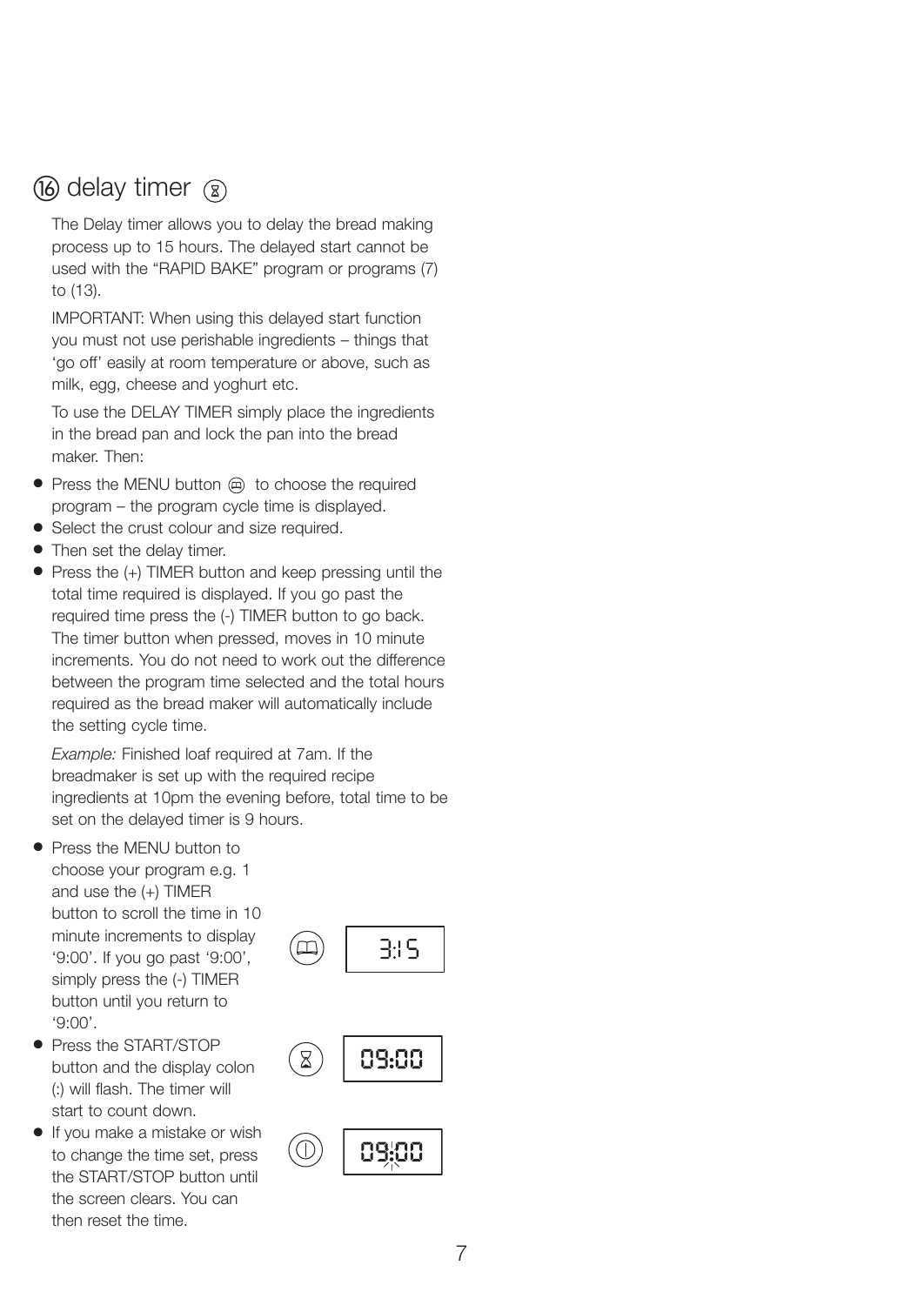## $(2)$  favourite program  $(*)$

The Favourite program allows you to create and store up to 5 of your own programs.

#### **to Create/Modify Own Program**

- 1 Plug in and switch on.
- 2 Press the FAVOURITE button to select the program you wish to change from P1 to P5.
- 3 Press the (P) PROGRAM button to start modifying the program.
- 4 Use the DELAY TIMER buttons (-) & (+) to change the time required for each stage.
- 5 Press the CONFIRM button to save the change and move to the next stage of the program.
- 6 Repeat stage 3 to 5 until all stages have been programmed as required. The program status indicator shows what stage of the program you have reached.
- 7 When the CONFIRM button is pressed for the last time after the keep warm stage a beep will sound and the program will be automatically saved.
- 8 If you want to move back to the previous stage press the CANCEL button to change the time.

## to use the favourite program

- 1 Plug in and switch on.
- 2 Press the FAVOURITE button to choose the required program P1 to P5.
- 3 Press the START/STOP button or select the delay timer function.

|                |                       | P1 - P5 Favourite Pad Program Stages |                                                               |
|----------------|-----------------------|--------------------------------------|---------------------------------------------------------------|
| <b>Stage</b>   |                       | <b>Default Setting</b>               | Min and Max Time Change Available                             |
| 1              | Pre-Heat              |                                      |                                                               |
|                | SSS                   | Omins                                | $0 - 60$ mins                                                 |
| $\overline{2}$ | Knead 1<br>$+ +$<br>℺ | 3 <sub>mins</sub>                    | $0 - 10$ mins                                                 |
| 3              | Knead 2<br>**<br>ల    | 22mins                               | $0 - 30$ mins                                                 |
| 4              | Rise 1<br>Ť<br>Ò      | 20mins                               | $20 - 60$ mins                                                |
| 5              | Knead 3<br>≁٭<br>ల    | 15secs                               | Non changeable<br>Kneader will not operate if Rise 2 set to 0 |
| 6              | Rise 2<br>↟<br>℺      | 30mins                               | $0 - 2$ hrs                                                   |
| $\overline{7}$ | Knead 4<br>みや<br>℺    | 15secs                               | Non changeable<br>Kneader will not operate if Rise 3 set to 0 |
| 8              | Rise 3<br>↑<br>℺      | 50 <sub>mins</sub>                   | $0 - 2$ hrs                                                   |
| 9              | Baking                | 60mins                               | $0 - 1$ hr 30 mins                                            |
| 10             | Keep Warm<br>网        | 60mins                               | $0 - 60$ mins                                                 |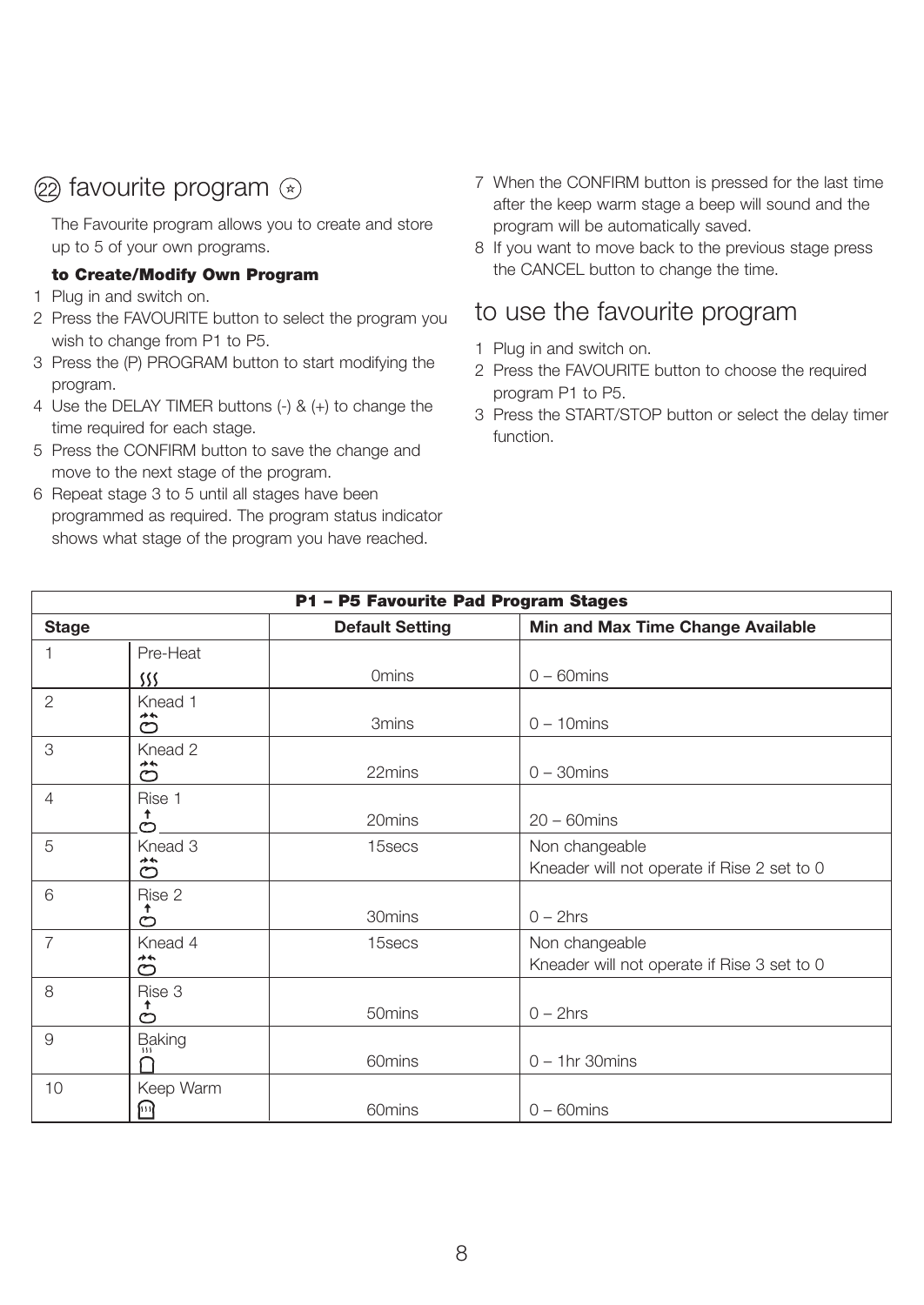## power interruption protection

Your Bread Maker has an 8 minute power interruption protection in case the unit is accidentally unplugged during operation. The unit will continue the program if plugged back in straight away.

## care and cleaning

- **Unplug the bread maker and allow to cool completely before cleaning.**
- Do not immerse either the bread maker body or the outside base of the bread pan in water.
- Do not use abrasive scouring pads or metal implements.
- Use a soft damp cloth to clean the outside and inside surfaces of the bread maker if necessary.

#### **bread pan**

- Do not dishwash the bread pan.
- Clean the bread pan and the kneader **immediately** after each use by partially filling the pan with warm soapy water. Leave to soak for 5 to 10 minutes. To remove the kneader, turn clockwise and lift off. Finish cleaning with a soft cloth, rinse and dry. If the kneader cannot be removed after 10 minutes. hold the shaft from underneath the pan and twist back and forth until the kneader is released.

#### **glass lid**

- Lift off the glass lid and clean with warm soapy water.
- **Do not dishwash the lid**.
- Ensure the lid is completely dry before refitting to the bread maker.

#### **automatic dispenser**

● Remove the automatic dispenser from the lid and wash in warm soapy water and if required use a soft brush to clean. Ensure the dispenser is completely dry before refitting to the lid.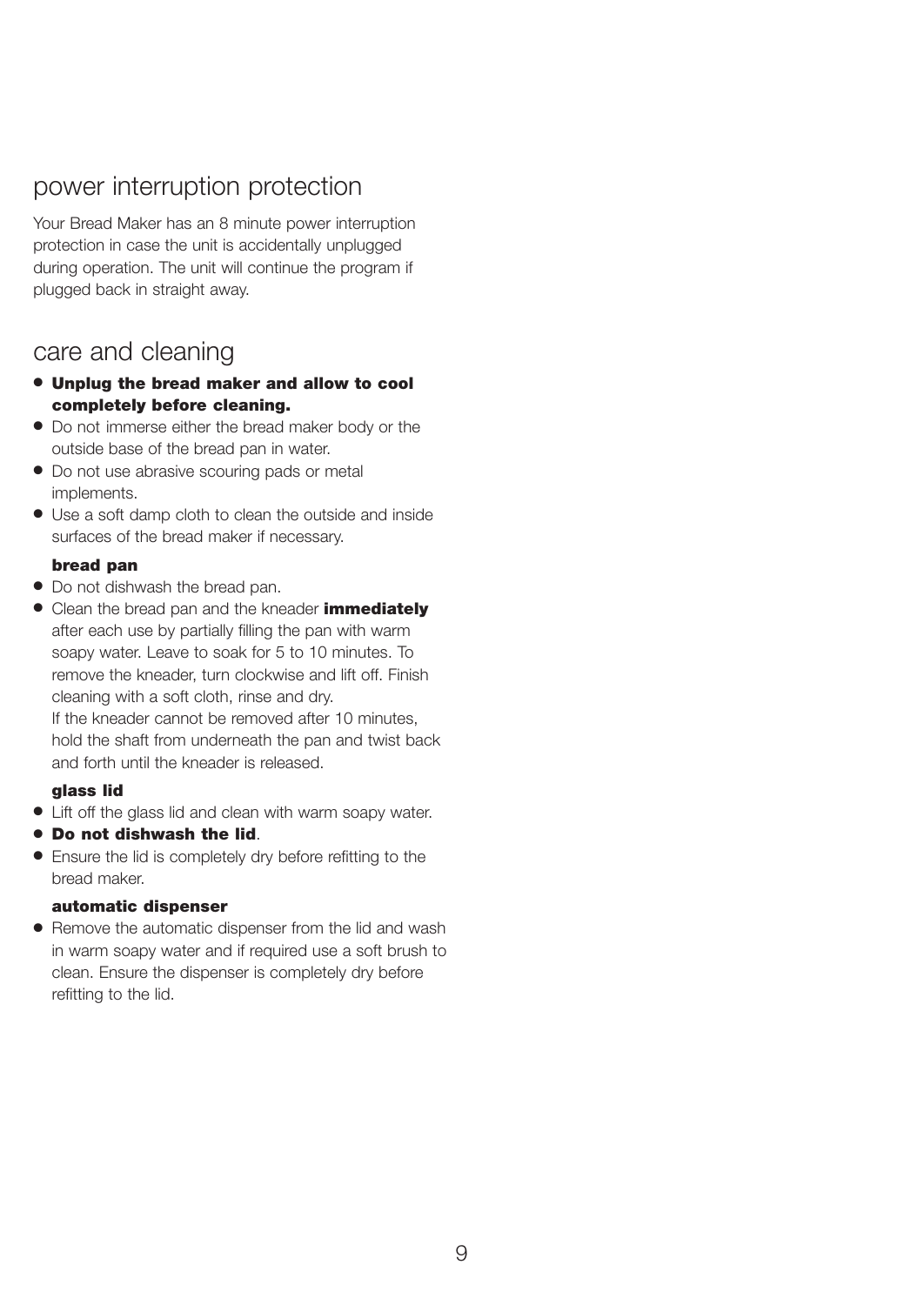**Recipes** (add the ingredients to the pan in the order listed in the recipes)

## Basic White Bread *Program 1*

| <b>Ingredients</b>           | 500g  | <b>750g</b>          | 1Kg                  |
|------------------------------|-------|----------------------|----------------------|
| Water                        | 245ml | 300ml                | 380ml                |
| Vegetable oil                | 1tbsp | 1%tbsp               | 1%tbsp               |
| Unbleached white bread flour | 350g  | 450g                 | 600g                 |
| Skimmed milk powder          | 1tbsp | 4tsp                 | 5tsp                 |
| Salt                         | 1tsp  | 11/ <sub>2</sub> tsp | 11/ <sub>2</sub> tsp |
| Sugar                        | 2tsp  | 1tbsp                | 4tsp                 |
| Easy blend dried yeast       | 1tsp  | 1%tsp                | 1 <sup>/2</sup> tsp  |

*tsp = 5 ml teaspoon*

*tbsp = 15ml tablespoon*

## Brioche Bread (use light crust colour) *Program 6*

| <b>Ingredients</b>           | 500g  | 750g                 | 1Kg                  |
|------------------------------|-------|----------------------|----------------------|
| Milk                         | 130ml | 200ml                | 280ml                |
| Eggs                         |       | 2                    | 2                    |
| Butter, melted               | 80g   | 120g                 | 150g                 |
| Unbleached white bread flour | 350g  | 500g                 | 600g                 |
| Salt                         | 1tsp  | 11/ <sub>2</sub> tsp | 1\/ <sub>2</sub> tsp |
| Sugar                        | 30g   | 60g                  | 80g                  |
| Easy blend dried yeast       | 1tsp  | 2tsp                 | $2\frac{1}{2}$ sp    |

## Wholemeal Bread *Program 3*

| <b>Ingredients</b>           | 750g              | 1Kg         |
|------------------------------|-------------------|-------------|
| Egg                          | 1 plus 1 egg yolk | 2           |
| Water                        | See point 1       | See point 1 |
| Lemon juice                  | 1tbsp             | 1tbsp       |
| Honey                        | 2tbsp             | 2tbsp       |
| Wholemeal bread flour        | 450g              | 540g        |
| Unbleached white bread flour | 50g               | 60g         |
| Salt                         | 2tsp              | 2tsp        |
| Easy blend dried yeast       | 1tsp              | 1½tsp       |

1 Put the egg/eggs into the measuring cup and add sufficient water to give: -

| Loaf size    | 750g    | 1Kg     |
|--------------|---------|---------|
| Liquid up to | 310 mls | 380 mls |

2 Pour into the bread pan with the honey and lemon juice.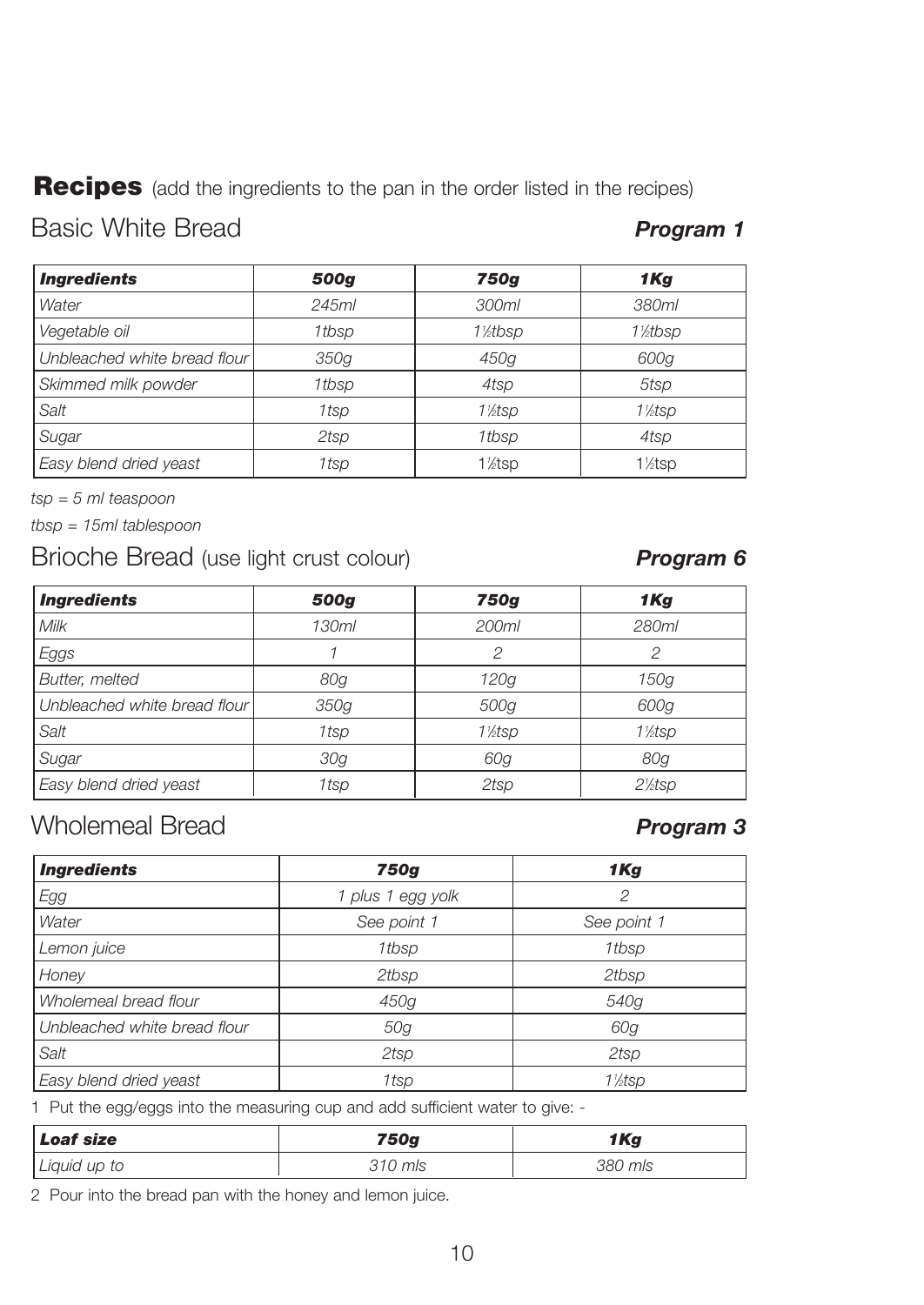## Rapid White Bread *Rapid Bake Button*

| <b>Ingredients</b>           | 1Kg   |
|------------------------------|-------|
| Water, lukewarm (32-35°C)    | 350ml |
| Vegetable oil                | 1tbsp |
| Unbleached white bread flour | 600g  |
| Skimmed milk powder          | 2tbsp |
| Salt                         | 1tsp  |
| Sugar                        | 4tsp  |
| Easy blend dried yeast       | 4tsp  |

1 Press the RAPID BAKE button and the program will start automatically.

## Bread rolls *Program 10*

| <b>Ingredients</b>                                        | 1Kg                  |  |
|-----------------------------------------------------------|----------------------|--|
| Water                                                     | 240ml                |  |
| Egg                                                       | 1                    |  |
| Unbleached white bread flour                              | 450g                 |  |
| Salt                                                      | 1tsp                 |  |
| Sugar                                                     | 2tsp                 |  |
| <b>Butter</b>                                             | 25g                  |  |
| Easy blend dried yeast                                    | 11/ <sub>2</sub> tsp |  |
| For the topping:                                          |                      |  |
| Egg yolk beaten with<br>15ml (1tbsp) water                | 1                    |  |
| Sesame seeds and poppy<br>seeds, for sprinkling, optional |                      |  |

1 At the end of the cycle, turn the dough out onto a lightly floured surface. Gently knock back the dough and divide into 12 equal pieces and hand shape.

2 After shaping, leave the dough for a final proving then bake in your conventional oven.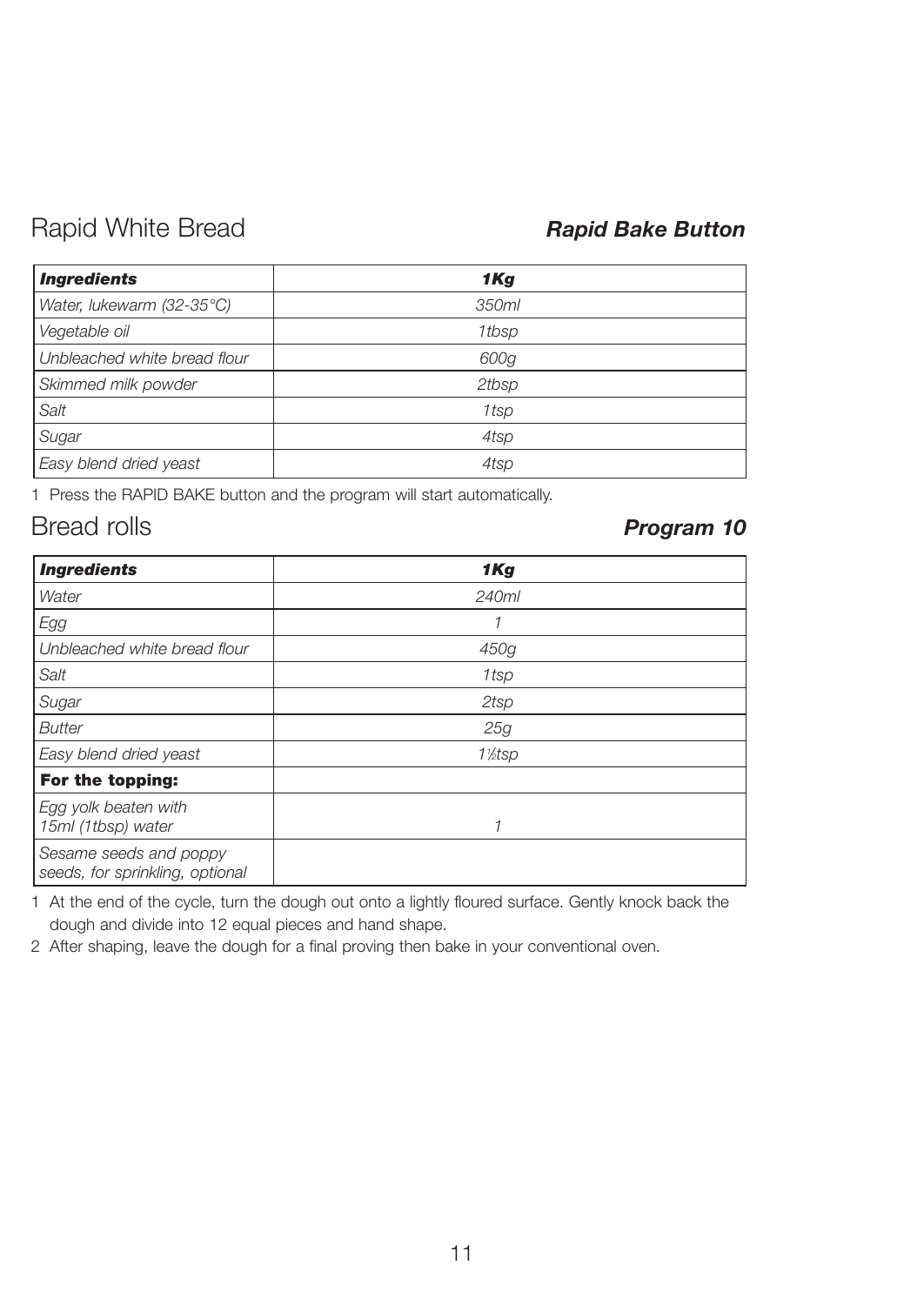## ingredients

The major ingredient in bread making is flour, so selecting the right one is the key to a successful loaf.

#### **wheat flours**

Wheat flours make the best loaves. Wheat consists of an outer husk, often referred to as bran, and an inner kernel, which contains the wheat germ and endosperm. It is the protein within the endosperm which, when mixed with water, forms gluten. Gluten stretches like elastic and the gases given off by the yeast during fermentation are trapped, making the dough rise.

#### **white flours**

These flours have the outer bran and wheat germ removed, leaving the endosperm which is milled into a white flour. It is essential to use strong white flour or white bread flour, because this has a higher protein level, necessary for gluten development. Do not use plain white flour or self-raising flour for making yeast risen breads in your bread maker, as inferior loaves will be produced. There are several brands of white bread flour available, use a good quality one, preferably unbleached, for the best results.

## **wholemeal flours**

Wholemeal flours include the bran and wheat germ, which gives the flour a nutty flavour and produces a coarser textured bread. Again strong wholemeal or wholemeal bread flour must be used. Loaves made with 100% wholemeal flour will be more dense than white loaves. The bran present in the flour inhibits the release of gluten, so wholemeal doughs rise more slowly. Use the special wholewheat programs to allow time for the bread to rise. For a lighter loaf, replace part of the wholemeal flour with white bread flour. You can make a quick wholemeal loaf using the rapid whole wheat setting.

### **strong brown flour**

This can be used in combination with white flour, or on its own. It contains about 80-90% of the wheat kernel and so it produces a lighter loaf, which is still full of flavour. Try using this flour on the basic white cycle, replacing 50% of the strong white flour with strong brown flour. You may need to add a little extra liquid.

### **granary bread flour**

A combination of white, wholemeal and rye flours mixed with malted whole wheat grains, which adds both texture and flavour. Use on its own or in combination with strong white flour.

### **non-wheat flours**

Other flours such as rye can be used with white and wholemeal bread flours to make traditional breads like pumpernickel or rye bread. Adding even a small amount adds a distinctive tang. Do not use on its own, as it will produce a sticky dough, which will produce a dense heavy loaf. Other grains such as millet, barley, buckwheat, cornmeal and oatmeal are low in protein and therefore do not develop sufficient gluten to produce a traditional loaf.

These flours can be used successfully in small quantities. Try replacing 10-20% of white bread flour with any of these alternatives.

### **salt**

A small quantity of salt is essential in bread making for dough development and flavour. Use fine table salt or sea salt, not coarsely ground salt which is best kept for sprinkling on top of hand-shaped rolls, to give a crunchy texture. Low-salt substitutes are best avoided as most do not contain sodium.

- Salt strengthens the gluten structure and makes the dough more elastic.
- Salt inhibits yeast growth to prevent over-rising and stops the dough collapsing.
- Too much salt will prevent the dough rising sufficiently.

#### **sweeteners**

Use white or brown sugars, honey, malt extract, golden syrup, maple syrup, molasses or treacle.

- Sugar and liquid sweeteners contribute to the colour of bread, helping to add a golden finish to the crust.
- Sugar attracts moisture, so improving the keeping qualities.
- Sugar provides food for the yeast, although not essential, as modern types of dried yeast are able to feed on the natural sugars and starches found in the flour, it will make the dough more active.
- Sweet breads have a moderate level of sugar with the fruit, glaze or icing adding extra sweetness. Use the sweet bread cycle for these breads.
- If substituting a liquid sweetener for sugar then the total liquid content of the recipe will need to be reduced slightly.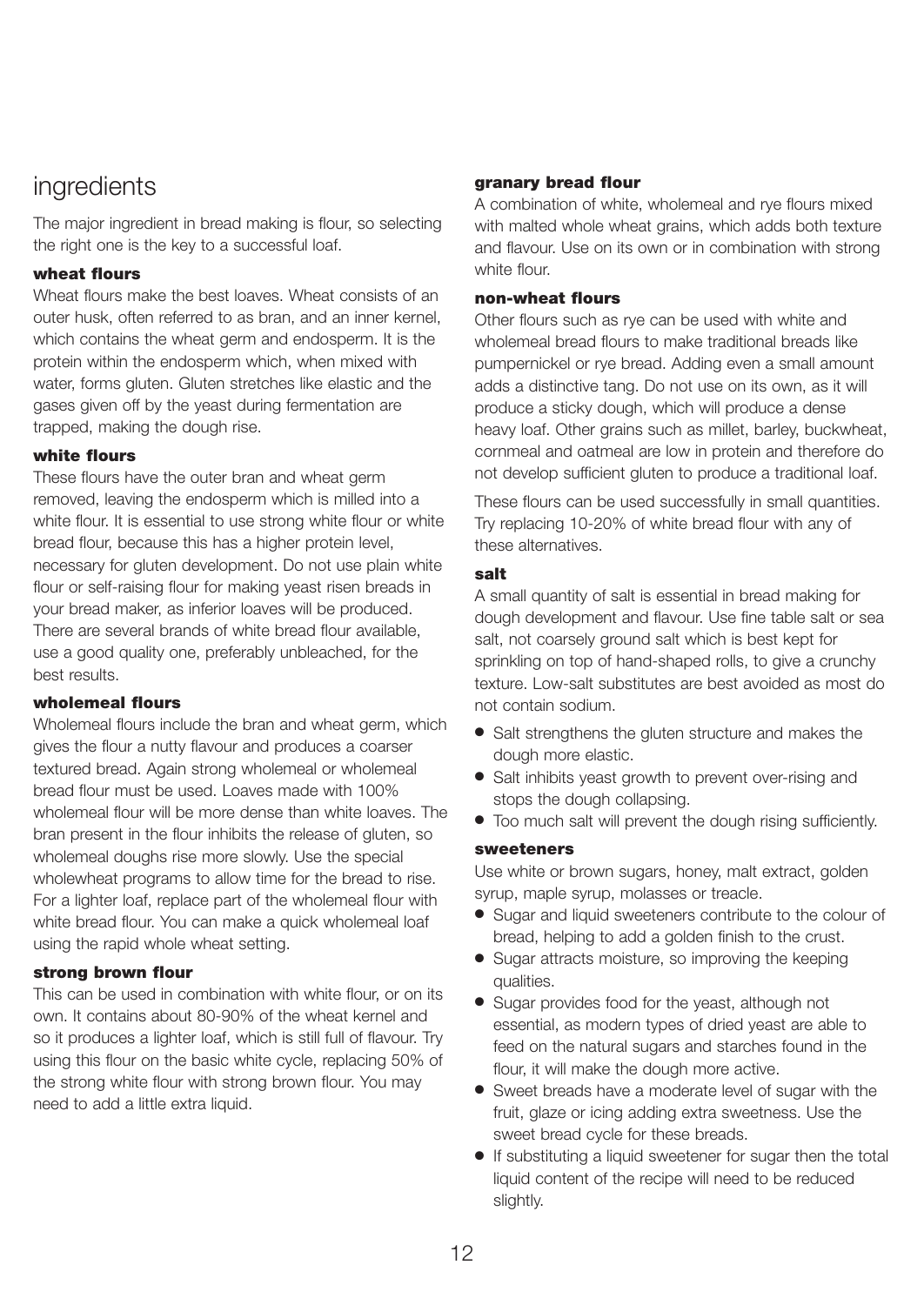#### **fats and oils**

A small amount of fat or oil is often added to bread to give a softer crumb. It also helps to extend the freshness of the loaf. Use butter, margarine or even lard in small quantities up to 25 g (1 oz) or 22ml (11⁄2 tbsp.) vegetable oil. Where a recipe uses larger amounts so the flavour is more noticeable, butter will provide the best result.

- Olive oil or sunflower oil can be used instead of butter, adjust the liquid content for amounts over 15ml (3 tsp) accordingly. Sunflower oil is a good alternative if you are concerned about the cholesterol level.
- Do not use low fat spreads as they contain up to 40% water so do not have the same properties as butter.

#### **liquid**

Some form of liquid is essential; usually water or milk is used. Water produces a crisper crust than milk. Water is often combined with skimmed milk powder. This is essential if using the time delay as fresh milk will deteriorate. For most programs water straight from the tap is fine, however on the rapid one-hour cycle it needs to be lukewarm.

- On very cold days measure the water and leave to stand at room temperature for 30 minutes before use. If using milk straight from the fridge do likewise.
- Buttermilk, yoghurt, soured cream and soft cheeses such as ricotta, cottage and fromage frais can all be used as part of the liquid content to produce a more moist, tender crumb. Buttermilk adds a pleasant, slightly sour note, not unlike that found in country style breads and sour doughs.
- Eggs may be added to enrich the dough, improve the colour of the bread and help to add structure and stability to the gluten during rising. If using eggs reduce the liquid content accordingly. Place the egg in a measuring cup and top up with liquid to the correct level for the recipe.

#### **yeast**

Yeast is available both fresh and dried. All the recipes in this book have been tested using easy blend, fast action dried yeast which does not require dissolving in water first. It is placed in a well in the flour where it is kept dry and separate from the liquid until mixing commences.

● For best results use dried yeast. The use of fresh yeast is not recommended as tends to give more variable results than dried yeast. Do not use fresh yeast with the delay timer.

If you wish to use fresh yeast note the following:  $6g$  fresh yeast = 1tsp dried yeast Mix the fresh yeast with 1tsp sugar and 2tbsp of the water (warm). Leave for 5 minutes until frothy. Then add to the rest of the ingredients in the pan. To get the best results the yeast quantity may need to be adjusted.

- Use the amounts stated in the recipes; too much could cause the bread to over-rise and spill over the top of the bread pan.
- Once a sachet of yeast is opened, it should be used within 48 hours, unless stated otherwise by the manufacturer. Re-seal after use. Resealed opened sachets can be stored in the freezer until required.
- Use dried yeast before its use by date, as the potency gradually deteriorates with time.
- You may find dried yeast, which has been manufactured especially for use in bread machines. This will also produce good results, though you may need to adjust the quantities recommended.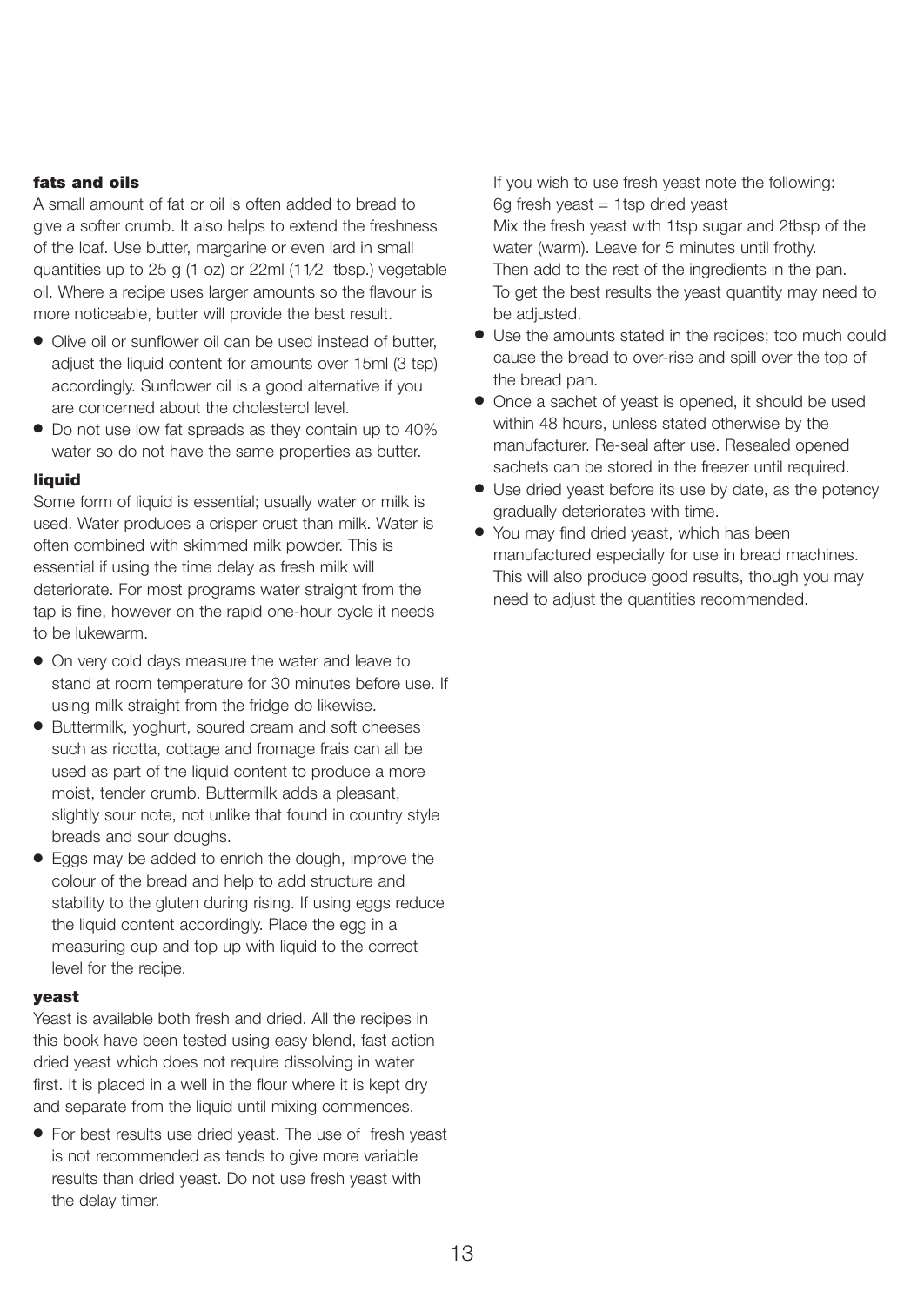## adapting your own recipes

After you have baked some of the recipes,supplied you may wish to adapt a few of your own favourites, which previously have been mixed and kneaded by hand. Start by selecting one of the recipes in this booklet, which is similar to your recipe, and use it as a guide.

Read through the following guidelines to help you, and be prepared to make adjustments as you go along.

- Make sure you use the correct quantities for the bread maker. Do not exceed the recommended maximum. If necessary, reduce the recipe to match the flour and liquid quantities in the breadmaker recipes.
- Always add the liquid to the bread pan first. Separate the yeast from the liquid by adding after the flour.
- Replace fresh yeast with easy blend dried yeast. Note: 6g fresh yeast = 1tsp (5ml) dried yeast.
- Use skimmed milk powder and water instead of fresh milk, if using the timer delay setting.
- If your conventional recipe uses egg, add the egg as part of the total liquid measurement.
- Keep the yeast separate from the other ingredients in the pan until mixing commences.
- Check the consistency of the dough during the first few minutes of mixing. Bread machines require a slightly softer dough, so you may need to add extra liquid. The dough should be wet enough to gradually relax back.

## removing, slicing and storing bread

- For best results, once your loaf is baked, remove it from the machine and turn out of the bread pan immediately, although your bread maker will keep it warm for up to 1 hour if you are not around.
- Remove the bread pan from the machine using oven gloves, even if it is during the keep warm cycle. Turn the pan upside-down and shake several times to release the cooked bread. If the bread is difficult to remove, try gently knocking the corner of the bread pan on a wooden board, or rotate the base of the shaft underneath the bread pan.
- The kneader should remain inside the bread pan when the bread is released, however occasionally it may remain inside the loaf of bread. If so, remove it before slicing the bread, using a heat resistant plastic utensil to prise it out. Do not use a metal implement as this may scratch the non-stick coating on the kneader.
- Leave the bread to cool for at least 30 minutes on a wire rack, to allow the steam to escape. The bread will be difficult to slice if cut hot.

#### **storing**

Home-made bread does not contain any preservatives so should be eaten within 2-3 days of baking. If not eating immediately, wrap in foil or place in a plastic bag and seal.

- Crispy French-style bread will soften on storage, so is best left uncovered until sliced.
- If you wish to keep your bread for a few days, store in the freezer. Slice the bread before freezing, for easy removal of the amount required.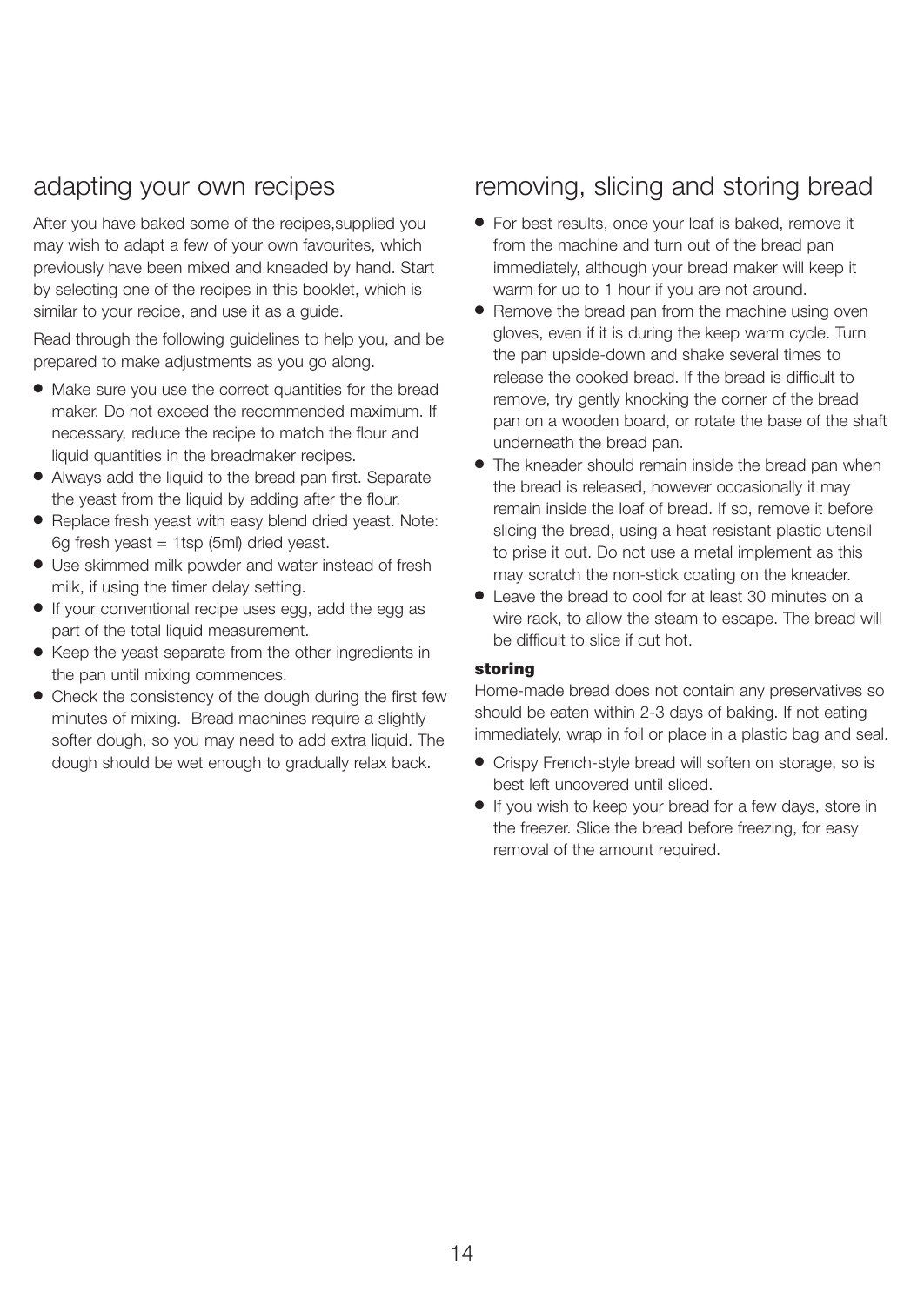## general hints and tips

The results of your bread making are dependent on a number of different factors, such as the quality of ingredients, careful measuring, temperature and humidity. To help ensure successful results, there are a few hints and tips worth noting.

The bread machine is not a sealed unit and will be affected by temperature. If it is a very hot day or the machine is used in a hot kitchen, then the bread is likely to rise more, than if it is cold. The optimum room temperature is between 20°C /68°F and 24°C/75°F.

- On very cold days let the water from the tap stand at room temperature for 30 minutes before use. Likewise with ingredients from the fridge.
- Use all ingredients at room temperature unless stated otherwise in the recipe eg. for the rapid 1 hour cycle you will need to warm the liquid.
- Add ingredients to the bread pan in the order suggested in the recipe. Keep the yeast dry and separate from any other liquids added to the pan, until mixing commences.
- Accurate measuring is probably the most crucial factor for a successful loaf. Most problems are due to inaccurate measuring or omitting an ingredient. Follow either metric or imperial measurements; they are not interchangeable. Use the measuring cup and spoon provided.
- Always use fresh ingredients, within their use by date. Perishable ingredients such as milk, cheese, vegetables and fresh fruits may deteriorate, especially in warm conditions. These should only be used in breads, which are made immediately.
- Do not add too much fat as it forms a barrier between the yeast and flour, slowing down the action of the yeast, which could result in a heavy compact loaf.
- Cut butter and other fats into small pieces before adding to the bread pan.
- Replace part of the water with fruit juices such as orange, apple or pineapple when making fruit flavoured breads.
- Vegetable cooking juices can be added as part of the liquid. Water from cooking potatoes contains starch, which is an additional source of food for the yeast, and helps to produce a well-risen, softer, longer lasting loaf.
- Vegetables such as grated carrot, courgette or cooked mashed potato can be added for flavour. You will need to reduce the liquid content of the recipe as these foods contain water. Start with less water and check the dough as it begins to mix and adjust if it is necessary.
- Do not exceed the quantities given in recipes as you may damage your bread machine.
- If the bread does not rise well try replacing the tap water with bottled water or boiled and cooled water. If your tap water is heavily chlorinated and fluorinated it may affect the bread rising. Hard water can also have this effect.
- It is worth checking the dough after about 5 minutes of continuous kneading. Keep a flexible rubber spatula next to the machine, so you can scrape down the sides of the pan if some of the ingredients stick to the corners. Do not place near the kneader, or impede its movement. Also check the dough to see if it is the correct consistency. If the dough is crumbly or the machine seems to be labouring, add a little extra water. If the dough is sticking to the sides of the pan and doesn't form a ball, add a little extra flour.
- Do not open the lid during the proving or baking cycle as this may cause the bread to collapse.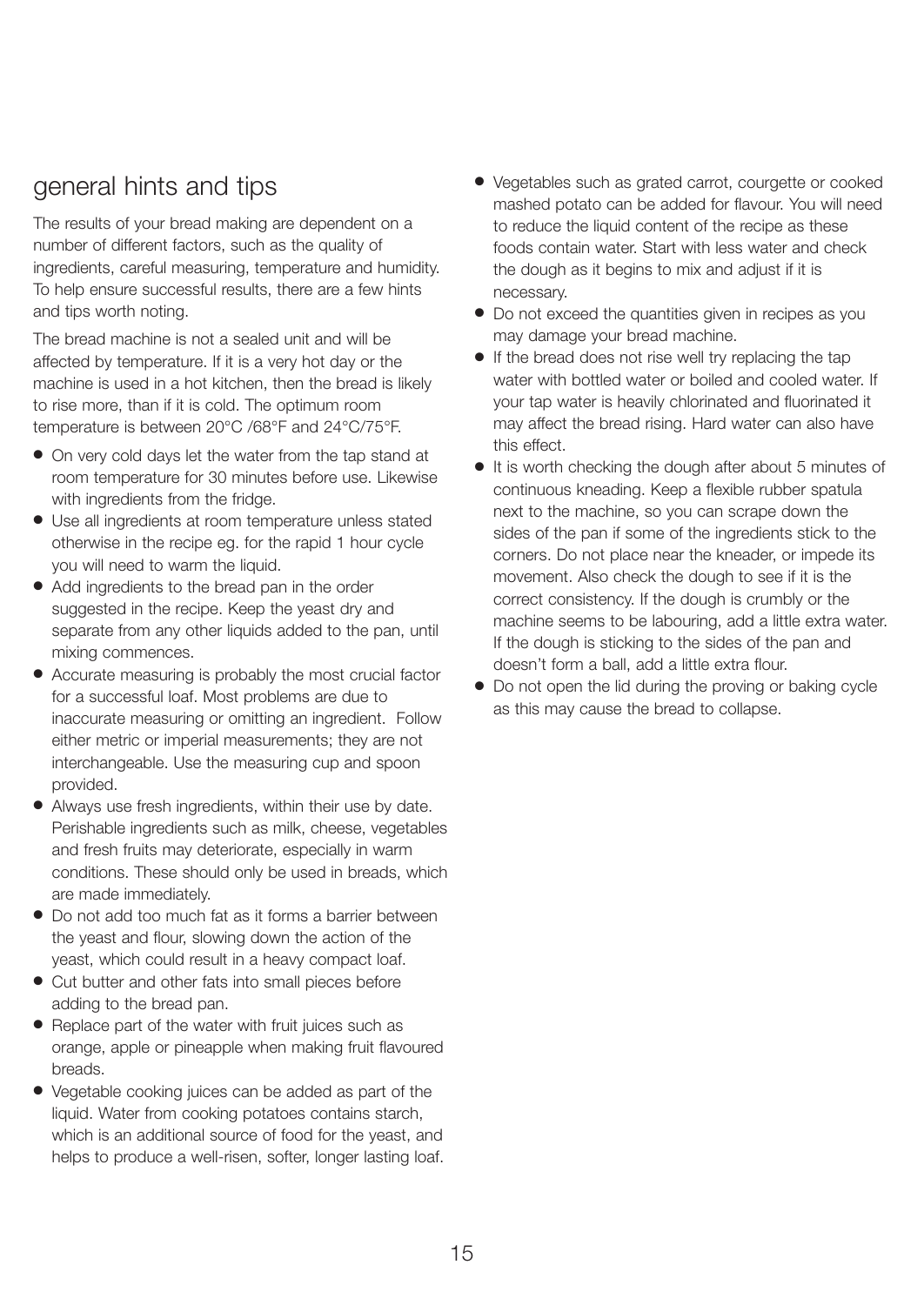## troubleshooting guide

Following are some typical problems that can occur when making bread in your bread maker. Please review the problems, their possible cause and the corrective action that should be taken to ensure successful bread making.

| <b>PROBLEM</b>                                       | <b>POSSIBLE CAUSE</b>                                                                                                                                                                                                                                                                                                                                                                                   | <b>SOLUTION</b>                                                                                                                                                                                                                                                                                                                                                                                                                                                                                                                              |
|------------------------------------------------------|---------------------------------------------------------------------------------------------------------------------------------------------------------------------------------------------------------------------------------------------------------------------------------------------------------------------------------------------------------------------------------------------------------|----------------------------------------------------------------------------------------------------------------------------------------------------------------------------------------------------------------------------------------------------------------------------------------------------------------------------------------------------------------------------------------------------------------------------------------------------------------------------------------------------------------------------------------------|
|                                                      | <b>LOAF SIZE AND SHAPE</b>                                                                                                                                                                                                                                                                                                                                                                              |                                                                                                                                                                                                                                                                                                                                                                                                                                                                                                                                              |
| 1. Bread does not rise<br>enough                     | • Wholemeal breads will be lower than<br>white breads due to less gluten<br>forming protein in whole wheat flour.<br>· Not enough liquid.<br>· Sugar omitted or not enough added.<br>• Wrong type of flour used.<br>• Wrong type of yeast used.<br>• Not enough yeast added or too old.<br>• Rapid bread cycle chosen.<br>• Yeast and sugar came into contact<br>with each other before kneading cycle. | · Normal situation, no solution.<br>• Increase liquid by 15ml/3tsp.<br>· Assemble ingredients as listed in recipe.<br>. You may have used plain white flour<br>instead of strong bread flour which has<br>a higher gluten content.<br>. Do not use all-purpose flour.<br>• For best results use only fast action<br>"easy blend" yeast.<br>• Measure amount recommended and<br>check expiry date on package.<br>. This cycle produces shorter loaves. This<br>is normal.<br>· Make sure they remain separate<br>when added to the bread pan. |
| 2. Flat loaves,<br>no rising.                        | • Yeast omitted.<br>• Yeast too old.<br>• Liquid too hot.<br>. Too much salt added.<br>. If using timer, yeast got wet before<br>bread making process started.                                                                                                                                                                                                                                          | • Assemble ingredients as listed in recipe.<br>• Check expiry date.<br>· Use liquid at correct temperature for<br>bread setting being used.<br>· Use amount recommended.<br>· Place dry ingredients into corners of pan<br>and make slight well in centre of dry<br>ingredients for yeast to protect it from<br>liquids.                                                                                                                                                                                                                     |
| 3. Top inflated -<br>mushroom-like in<br>appearance. | • Too much yeast.<br>. Too much sugar.<br>. Too much flour.<br>· Not enough salt.<br>. Warm, humid weather.                                                                                                                                                                                                                                                                                             | • Reduce yeast by $\frac{1}{4}$ tsp.<br>• Reduce sugar by 1tsp.<br>• Reduce flour by 6 to 9tsp.<br>• Use amount of salt recommended in<br>recipe.<br>· Reduce liquid by 15ml/3 tsp and yeast<br>by $\frac{1}{4}$ tsp.                                                                                                                                                                                                                                                                                                                        |
| 4. Top and sides cave in.                            | . Too much liquid.<br>• Too much yeast.<br>. High humidity and warm weather may<br>have caused the dough to rise too fast.                                                                                                                                                                                                                                                                              | · Reduce liquid by 15ml/3tsp next time or<br>add a little extra flour.<br>• Use amount recommended in recipe or<br>try a quicker cycle next time.<br>• Chill the water or add milk straight from<br>the fridge                                                                                                                                                                                                                                                                                                                               |
| 5. Gnarly, knotted top -<br>not smooth.              | • Not enough liquid.<br>• Too much flour.<br>. Tops of loaves may not all be perfectly<br>shaped, however, this does not affect<br>wonderful flavour of bread.                                                                                                                                                                                                                                          | · Increase liquid by 15ml/3tsp.<br>• Measure flour acurately.<br>. Make sure dough is made under the<br>best possible conditions.                                                                                                                                                                                                                                                                                                                                                                                                            |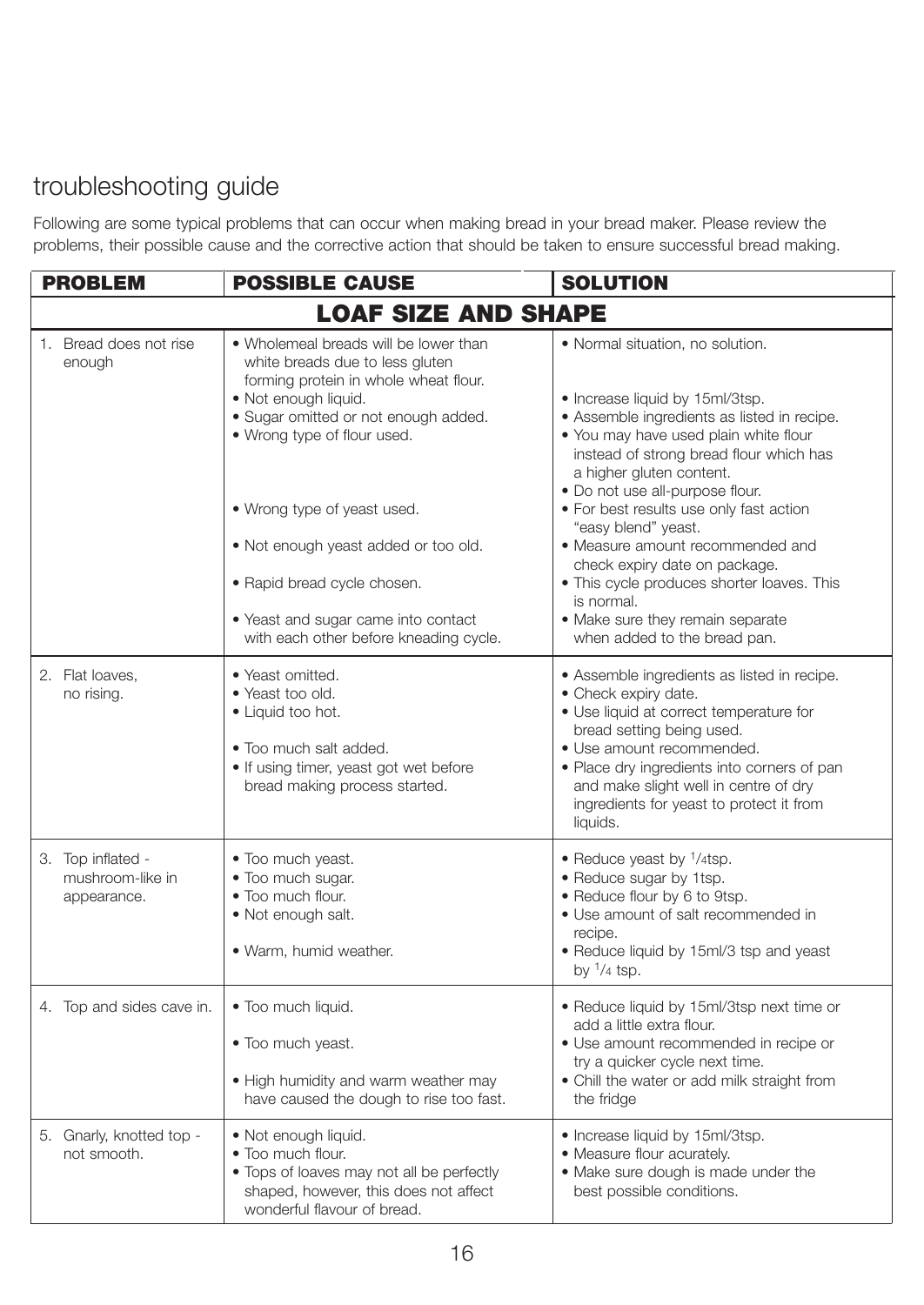## troubleshooting guide *(continued)*

| <b>PROBLEM</b>                                  | <b>POSSIBLE CAUSE</b>                                                                                                                                                                                                                                               | <b>SOLUTION</b>                                                                                                                                                                                                                                                      |
|-------------------------------------------------|---------------------------------------------------------------------------------------------------------------------------------------------------------------------------------------------------------------------------------------------------------------------|----------------------------------------------------------------------------------------------------------------------------------------------------------------------------------------------------------------------------------------------------------------------|
|                                                 | <b>LOAF SIZE AND SHAPE</b>                                                                                                                                                                                                                                          |                                                                                                                                                                                                                                                                      |
| 6. Collapsed<br>while baking.                   | • Machine was placed in a draught or<br>may have been knocked or jolted<br>during rising.<br>· Exceeding capacity of bread pan.<br>. Not enough salt used or omitted. (salt<br>helps prevent the dough over proving)<br>. Too much yeast.<br>· Warm, humid weather. | • Reposition bread maker.<br>. Do not use more ingredients than<br>recommended for large loaf (max. 1Kg).<br>• Use amount of salt recommended in<br>recipe.<br>· Measure yeast acurately.<br>. Reduce liquid by 15ml/3tsp and<br>reduce yeast by <sup>1</sup> /4tsp. |
| 7. Loaves uneven<br>shorter on one end.         | . Dough too dry and not allowed to rise<br>evenly in pan.                                                                                                                                                                                                           | • Increase liquid by 15ml/3 tsp.                                                                                                                                                                                                                                     |
|                                                 | <b>BREAD TEXTURE</b>                                                                                                                                                                                                                                                |                                                                                                                                                                                                                                                                      |
| 8. Heavy dense texture.                         | • Too much flour.<br>. Not enough yeast.<br>· Not enough sugar.                                                                                                                                                                                                     | · Measure accurately.<br>· Measure right amount of<br>recommended yeast.<br>· Measure accurately.                                                                                                                                                                    |
| 9. Open, course, holey<br>texture.              | • Salt omitted.<br>. Too much yeast.<br>· Too much liquid.                                                                                                                                                                                                          | • Assemble ingredients as listed in recipe.<br>· Measure right amount of recommended<br>yeast.<br>· Reduce liquid by 15ml/3tsp.                                                                                                                                      |
| 10. Centre of loaf is raw,<br>not baked enough. | . Too much liquid.<br>• Power cut during operation.<br>· Quantities were too large and machine<br>could not cope.                                                                                                                                                   | · Reduce liquid by 15ml/3tsp.<br>. If power is cut during operation for more<br>than 8 minutes you will need to remove the<br>unbaked loaf from the pan and start again<br>with fresh ingredients.<br>• Reduce amounts to maximum<br>quantities allowed.             |
| 11. Bread doesn't slice<br>well, very sticky.   | • Sliced while too hot.<br>• Not using proper knife.                                                                                                                                                                                                                | • Allow bread to cool on rack at least<br>30 minutes to release steam, before<br>slicing.<br>• Use a good bread knife.                                                                                                                                               |
|                                                 | <b>CRUST COLOUR AND THICKNESS</b>                                                                                                                                                                                                                                   |                                                                                                                                                                                                                                                                      |
| 12. Dark crust colour/<br>too thick.            | • DARK crust setting used.                                                                                                                                                                                                                                          | • Use medium or light setting the<br>next time.                                                                                                                                                                                                                      |
| 13. Loaf of bread is burnt.                     | • Bread maker malfunctioning.                                                                                                                                                                                                                                       | • Refer to "Service and customer care"<br>section.                                                                                                                                                                                                                   |
| 14. Crust too light.                            | · Bread not baked long enough.<br>. No milk powder or fresh milk in recipe.                                                                                                                                                                                         | · Extend baking time.<br>· Add 15ml/3tsp skimmed milk powder<br>or replace 50% of water with milk to<br>encourage browning.                                                                                                                                          |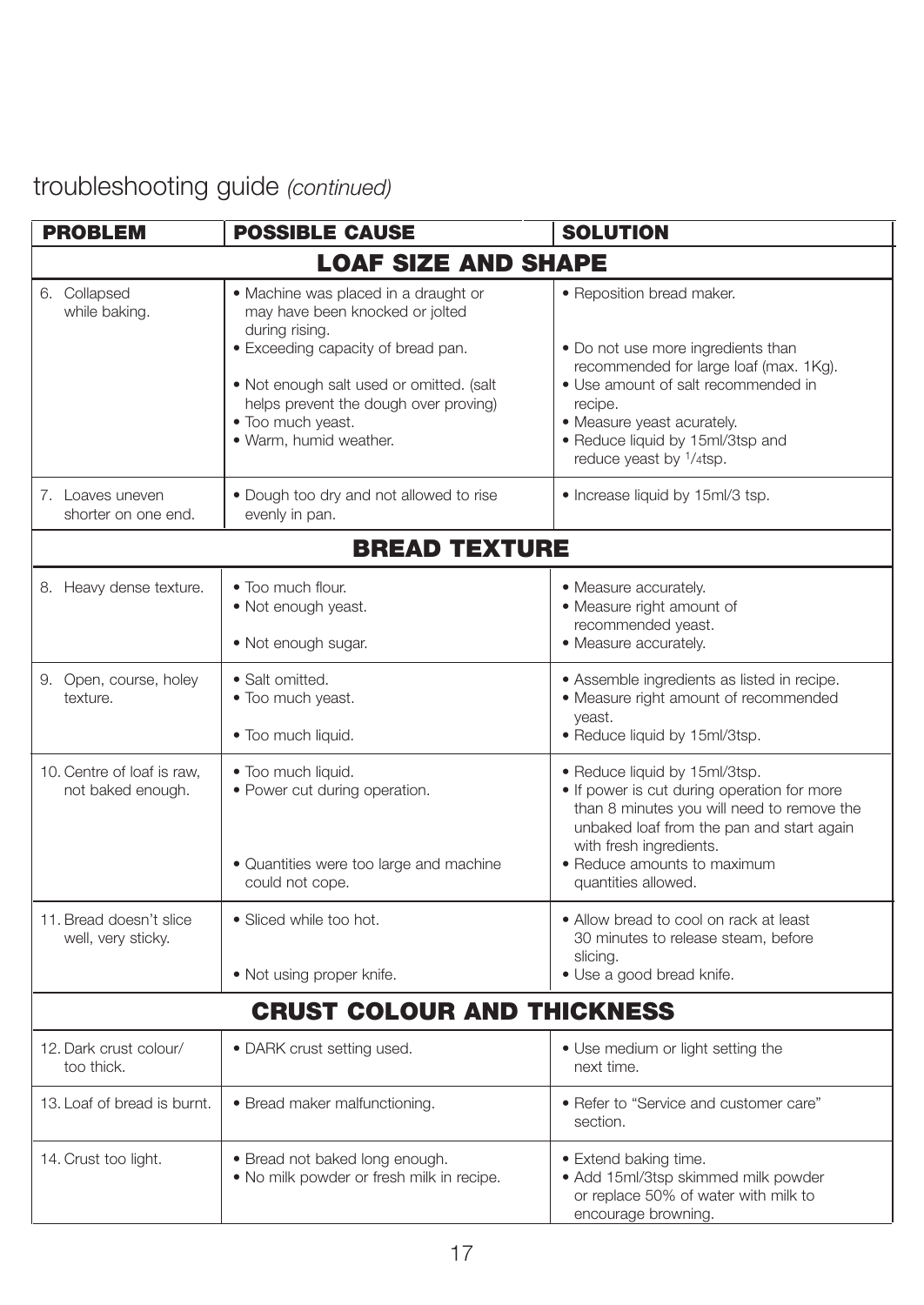## troubleshooting guide *(continued)*

| <b>PROBLEM</b>                                                                                    | <b>POSSIBLE CAUSE</b>                                                                                                                                                                                                                                                                                                                                                                                                                                                                                                                                                                                                                               | <b>SOLUTION</b>                                                                                                                                                                                                                                                                     |
|---------------------------------------------------------------------------------------------------|-----------------------------------------------------------------------------------------------------------------------------------------------------------------------------------------------------------------------------------------------------------------------------------------------------------------------------------------------------------------------------------------------------------------------------------------------------------------------------------------------------------------------------------------------------------------------------------------------------------------------------------------------------|-------------------------------------------------------------------------------------------------------------------------------------------------------------------------------------------------------------------------------------------------------------------------------------|
|                                                                                                   | <b>PAN PROBLEMS</b>                                                                                                                                                                                                                                                                                                                                                                                                                                                                                                                                                                                                                                 |                                                                                                                                                                                                                                                                                     |
| 15. Kneader cannot<br>be removed.                                                                 | . You must add water to bread pan and<br>allow kneader to soak before it can<br>be removed                                                                                                                                                                                                                                                                                                                                                                                                                                                                                                                                                          | • Follow cleaning instructions after use.<br>You may need to twist kneader slightly<br>after soaking to loosen.                                                                                                                                                                     |
| 16. Bread sticks to pan/<br>difficult to shake out.                                               | • Can happen over prolonged use.                                                                                                                                                                                                                                                                                                                                                                                                                                                                                                                                                                                                                    | • Lightly wipe the inside of bread pan<br>with vegetable oil.<br>• Refer to "Service and customer care"<br>section.                                                                                                                                                                 |
|                                                                                                   | <b>MACHINE MECHANICS</b>                                                                                                                                                                                                                                                                                                                                                                                                                                                                                                                                                                                                                            |                                                                                                                                                                                                                                                                                     |
| 17. Breadmaker not                                                                                | • Breadmaker not switched on                                                                                                                                                                                                                                                                                                                                                                                                                                                                                                                                                                                                                        | • Check on/off switch (9) is in the ON position.                                                                                                                                                                                                                                    |
| operating/Kneader not<br>moving.                                                                  | . Pan not correctly located.<br>· Delay timer selected.                                                                                                                                                                                                                                                                                                                                                                                                                                                                                                                                                                                             | • Check the pan is locked in place.<br>• Breadmaker will not start until the<br>countdown reaches the program start<br>time.                                                                                                                                                        |
| 18. Ingredients not mixed.                                                                        | • Did not start bread maker.<br>• Forgot to put kneader in pan.                                                                                                                                                                                                                                                                                                                                                                                                                                                                                                                                                                                     | • After programming control panel, press<br>start button to turn bread maker on.<br>· Always make sure kneader is on shaft<br>in bottom of pan before adding<br>ingredients.                                                                                                        |
| 19. Burning odour noted<br>during operation.                                                      | · Ingredients spilled inside oven.<br>• Pan leaks.<br>• Exceeding capacity of bread pan.                                                                                                                                                                                                                                                                                                                                                                                                                                                                                                                                                            | . Be careful not to spill ingredients when<br>adding to pan. Ingredients can burn on<br>heating unit and cause smoke.<br>• See "Service and Customer care"<br>section.<br>• Do not use more ingredients than<br>recommended in recipe and always<br>measure ingredients accurately. |
| 20. Machine unplugged<br>by mistake or power<br>lost during use.<br>How can I save<br>the bread?. | . If machine is in knead cycle, discard ingredients and start again.<br>. If machine is in rise cycle, remove dough from bread pan, shape and place in<br>greased 23 x 12.5cm/9 x 5 in. loaf tin, cover and allow to rise until doubled in size.<br>Use bake only setting 13 or bake in pre-heated conventional oven at<br>200°C/400°F/Gas mark 6 for 30-35 minutes or until golden brown.<br>. If machine is in bake cycle, use the bake only setting 14 or bake in pre-heated<br>conventional oven at 200°C/400°F/Gas mark 6 and remove top rack. Carefully<br>remove pan from machine and place on bottom rack in oven. Bake until golden brown. |                                                                                                                                                                                                                                                                                     |
| 21. E:01 appears on<br>display and machine<br>cannot be turned on.                                | • Oven chamber too hot.                                                                                                                                                                                                                                                                                                                                                                                                                                                                                                                                                                                                                             | • Unplug and allow to cool down for 30<br>minutes.                                                                                                                                                                                                                                  |
| 22. H:HH & E:EE<br>appears in display and<br>machine does not operate.                            | • Bread machine is malfunctioning.<br>Temperature sensor error                                                                                                                                                                                                                                                                                                                                                                                                                                                                                                                                                                                      | • See "Service and Customer care"<br>section.                                                                                                                                                                                                                                       |